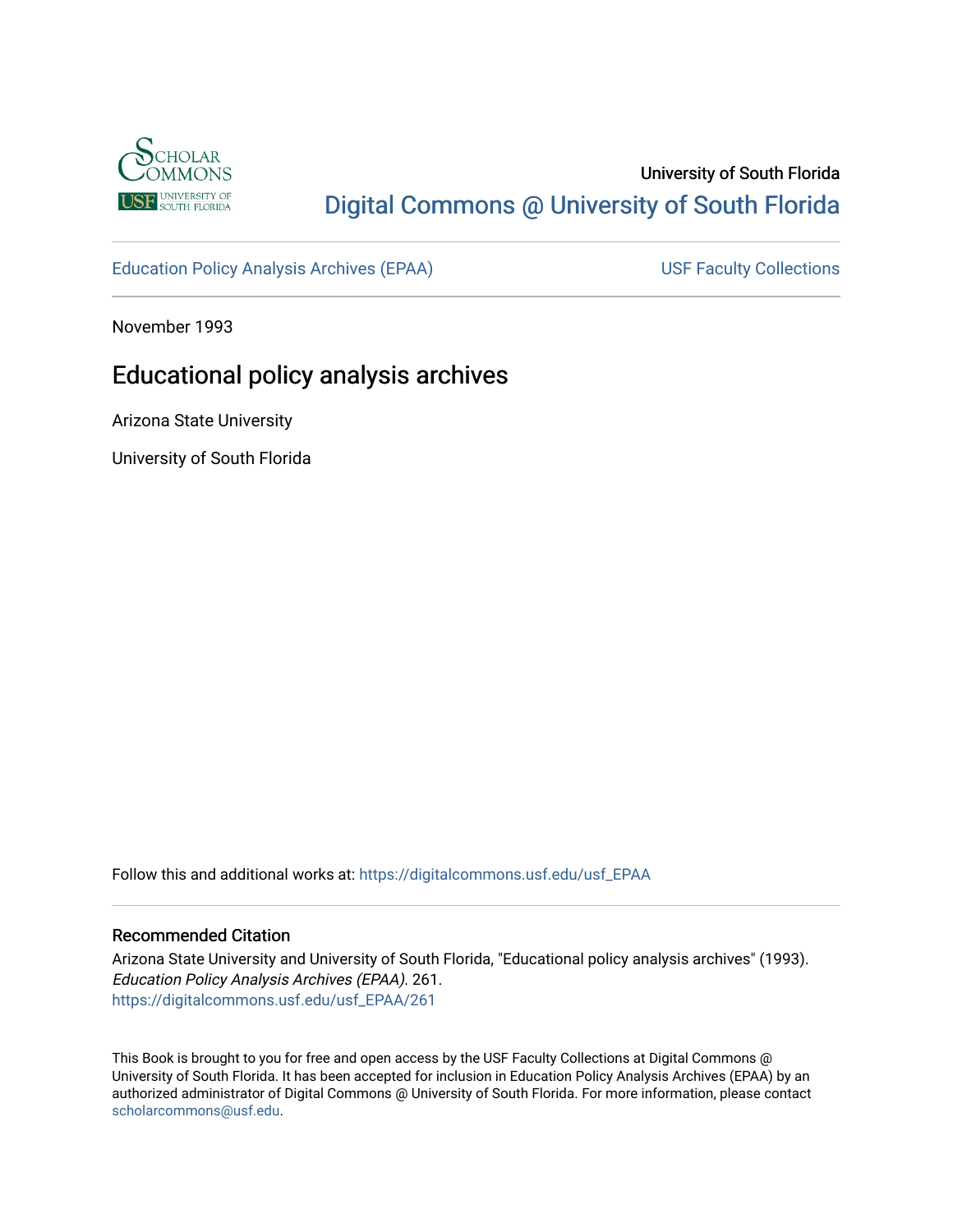# **Education Policy Analysis Archives**

**Volume 1 Number 11 November 2, 1993 ISSN 1068-2341**

A peer-reviewed scholarly electronic journal.

Editor: Gene V Glass, Glass@ASU.EDU. College of Education, Arizona State University,Tempe AZ 85287-2411

Copyright 1993, the EDUCATION POLICY ANALYSIS ARCHIVES.Permission is hereby granted to copy any article provided that EDUCATION POLICY ANALYSIS ARCHIVES is credited and copies are not sold.

# **Why Production Function Analysis is Irrelevant in Policy Deliberations Concerning Educational Funding Equity**

## **Jim C. Fortune College of Education Virginia Tech University**

*FORTUNE@VTVM1.BITNET*

**Abstract:** Hanushek and Walberg use production function methodology to contend that there is no relationship between school expenditures and student achievement. Production function methodology uses correlational methods to demonstrate relationships between input and output in an economic system. These correlational methods may serve to hide rather than reveal these relationships. In this paper threats to the validity of these correlational methods for analysis of expenditure-achievement data are discussed and an alternative method of investigation is proposed. The proposed method is illustrated using data from two states (Ohio and Missouri). The method demonstrates relationships between expenditures and achievement that were overlooked by the production function method.

#### **Introduction**

"On 26 February 1988 Bennett remarked, `Money doesn't cure school problems.' On 29 February 1988 he was more explicit: `We've done 147 studies at the Department of Education. We cannot show a strong, positive correlation between spending more and getting a better result.' In an earlier reference to those studies, he had said on 13 April 1987 that `in only two or three do we find even a weak correlation between spending and achievement.'" (Baker, 1991) The 147 studies referred to by Bennett are those summarized by Hanushek (1986) using the production function technique.

Hanushek (1989) contended that "Variations in school expenditures are not systematically related to variations in student performance" and that "... schools are operated in an economically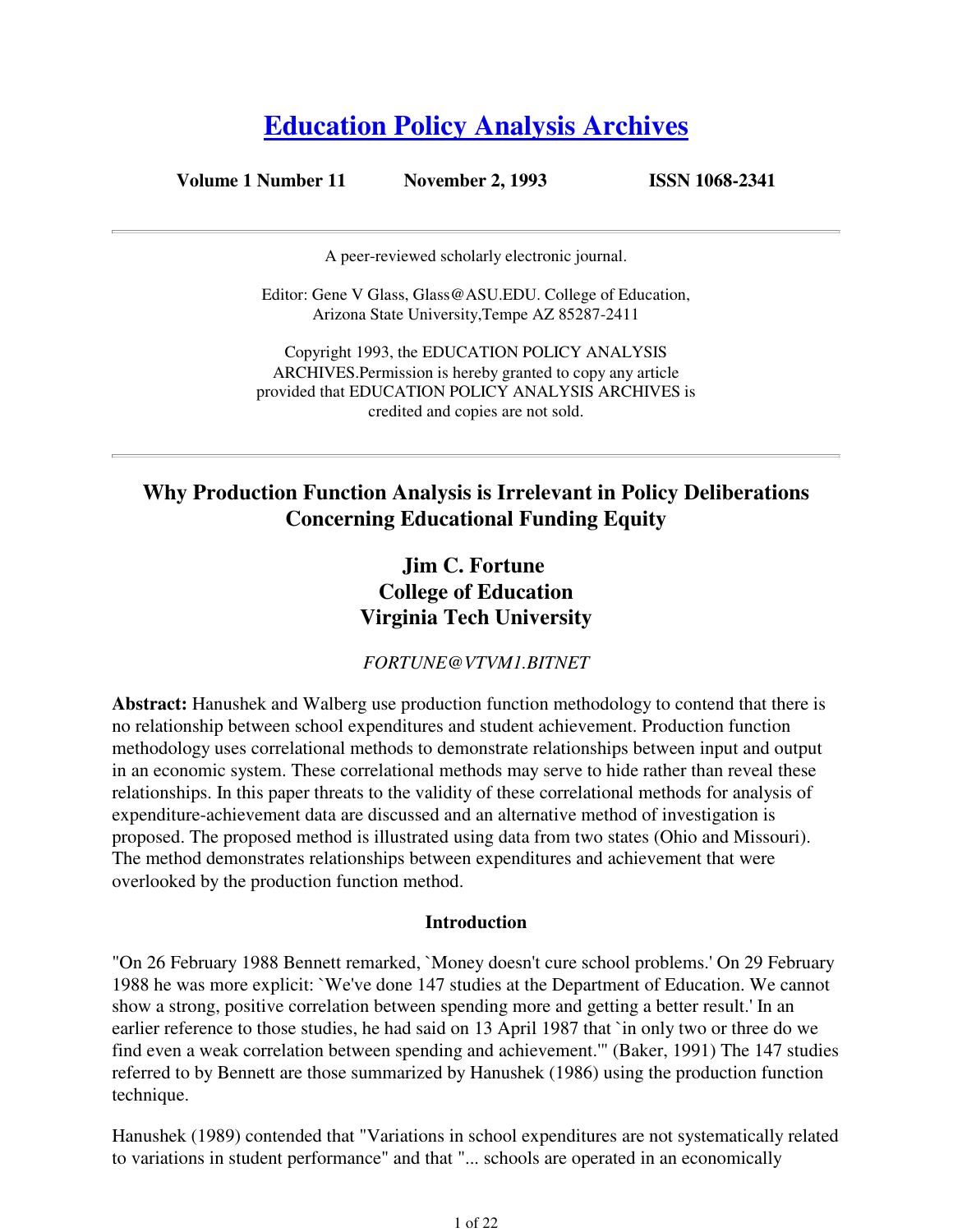inefficient manner ." He suggested that "increased school expenditures by themselves offer no overall promise for improving education" and that "school decision making must move away from the traditional "input directed" policies to ones providing performance incentives." To support his contentions, Dr. Hanushek relied on the 26 year old, much maligned study by Coleman et al, *Equality of Educational Opportunity,* and his summary of 187 studies using educational production functions.

Walberg appears to base his case contending no relationship between achievement and productivity on his theory of causal influences on student learning and the resulting nine productivity factors (1982), on the triad relationship of socio- economic status, productivity, and expenditures (1989), and on Hanushek's model and the early literature related to production function analysis (1984).

## **POLICY RELEVANCE OF THE PRODUCTION FUNCTION METHODOLOGY**

Monk (1992) described production function analysis as the relating of an input measure to an output measure using correlation or multivariate analysis (regression analysis). He reported that production research began in education some 30 years ago. The process involves the study of relationships between purchased schooling inputs and educational outcomes. The research, according to Monk, is deductively driven, although the deductive arguments tend to be abbreviated. He suggested that the approach has limited utility in policy research because of methodological and conceptual limitations. Monk pointed out that recent research includes more complex multivariate models which have greater potential for illuminating policy.

Both traditional production function analyses and the modern multivariate version to which Monk alluded are based on correlational methods which are inadequate to deal with causation. In the simple linear correlation model, a single input variable (often, expenditures, but sometimes other school related inputs such as teacher experience or teacher preparation) is correlated with a single output variable (usually achievement, but sometimes percent passing minimum competency tests or rate of graduation). The multiple dimensionality of schooling suggests that such simple representations of either input or output are inadequate to describe the production relationships.

The second major production function analysis model is based on regression procedures, where a single output variable is predicted by one or more input variables (chosen from expenditure data, teacher experience or teacher preparation) and by intervening variables (such as socio-economic variables, school size, and the like). The purpose of using the intervening variables is to control factors which may confound the actual input-output relationship. In some applications the researcher permits the intervening variables to enter the regression prior to the entry of the input variables. There exists a serious problem with shared variance among the three sets of variables that will be discussed later. Regression based on the prediction of the output variable residual (which has been created by regressing the partial correlation residual of the intervening variables controlling for their relationship to the input variables with the output variable) by the input variables is a more appropriate application to control for confounding variables.

### **Problems with the Simple Linear Correlation Approach**

*The Assumptions of the Linear Correlation Approach.* Application of the simple correlation model must meet the data assumptions required by correlation, the limitations to inference assumed in the use of the model, and the implicit assumptions about the relationship between correlates inherit in the production function methodology. For the application of the Pearson's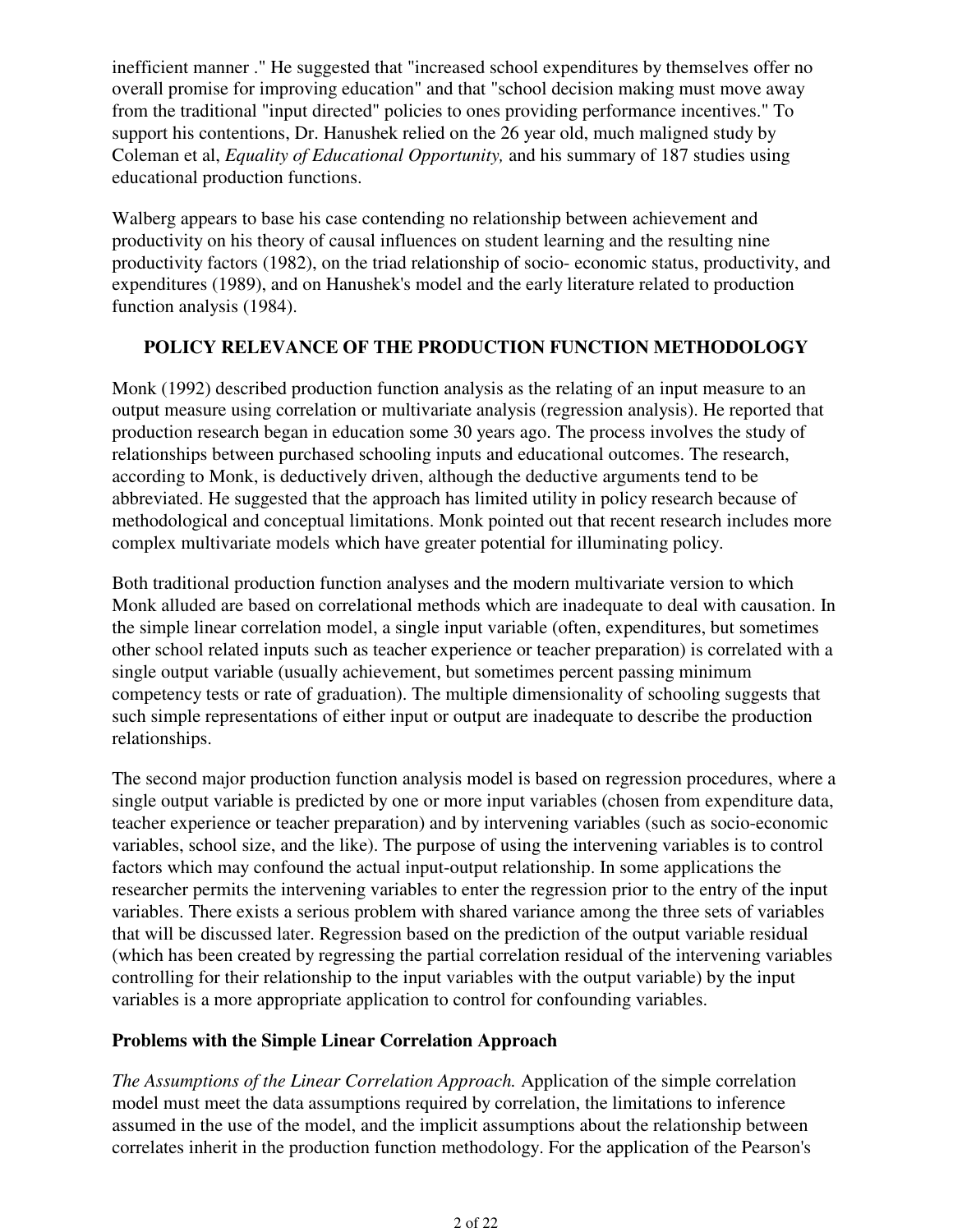Product Moment Correlation it is required that one have near or better than interval data for paired cases and that the full range of each variable be present. The coefficient attained measures the linear relationship between the two variables and indicates association, but not necessarily causation.

*What Constitutes Differences in Expenditures?* "Throwing a bucket of water on a raging fire will not keep a building from burning to the ground, but no one would argue on the basis of this experience that water has no value in fire-fighting. The value of water is apparent only when enough is applied to overcome the fire by reducing the heat below a critical point, degrading the fuel, or temporarily removing the air needed for combustion. An analogous situation often occurs in education. Frequently, we judge an intervention strategy to be ineffective before we have really implemented a program that is intense enough to achieve the desired effects. "Compensatory education" is a case in point." (Bridge, Judd, and Moock, 1979)

The above phenomenon has been labeled a threshold effect. One reason why the correlation method of production function analysis does not show effects of small differences of funding on achievement is the threshold effect. One dollar difference in funding will not purchase a commensurate or observable difference in achievement. Instead some larger, aggregate differences in funding, perhaps \$600 or \$700, is needed to purchase observable differences in achievement.

Perhaps the greatest problem in the use of the simple, linear correlation method beyond variable specification, is the absence of the cost disparities that are essential to demonstrate differences in educational purchasing power. An ordering of districts by amount of instructional expenditures does not necessarily order the same districts by their educational purchasing power. One district may have five dollars less in per pupil expenditure than a second district, but may have to pay on the average ten dollars more per teacher than does the second district. Ordering of districts by dollar differences which are less that the measurement error associated with expenditures results in gross underestimation of the true relationship between costs and achievement.

*The Truncated Variable (Attenuation).* Percent passing a test as a measure of achievement represents a somewhat unusual truncation of a variable in that the variance on the achievement measure is limited to variation of dichotomies rather that variation across the full set of test scores. Variable truncation also occurs when the tests have either floor or ceiling effects, when only one specific segment of the enrollment is used (such as at risk students or college students) or when data are not available for the entire sample being analyzed.

*Potential Non-Linear Relationships.* The simple, linear correlation method will not identify non-linear relationships between the input and output variables. In one of the two states discussed later in this paper, I found a quadratic relationship in exploring the data. A state department report in the second state also alluded to a potential quadratic relationship between input-output variables.

#### **Problems with the Multiple Regression Approach**

*The Assumptions of the Multiple Regression Approach.* The application of the regression approach is characterized by a single output variable (some form of achievement measurement or percent reaching an educational standard) being predicted by one or more input variables (expenditures, teacher characteristics, and the like) and controlling for one or more background variables (such as socio-economic variables or school size). Two ways are used to control for the background variables. The first way is to permit the background variables to enter first in the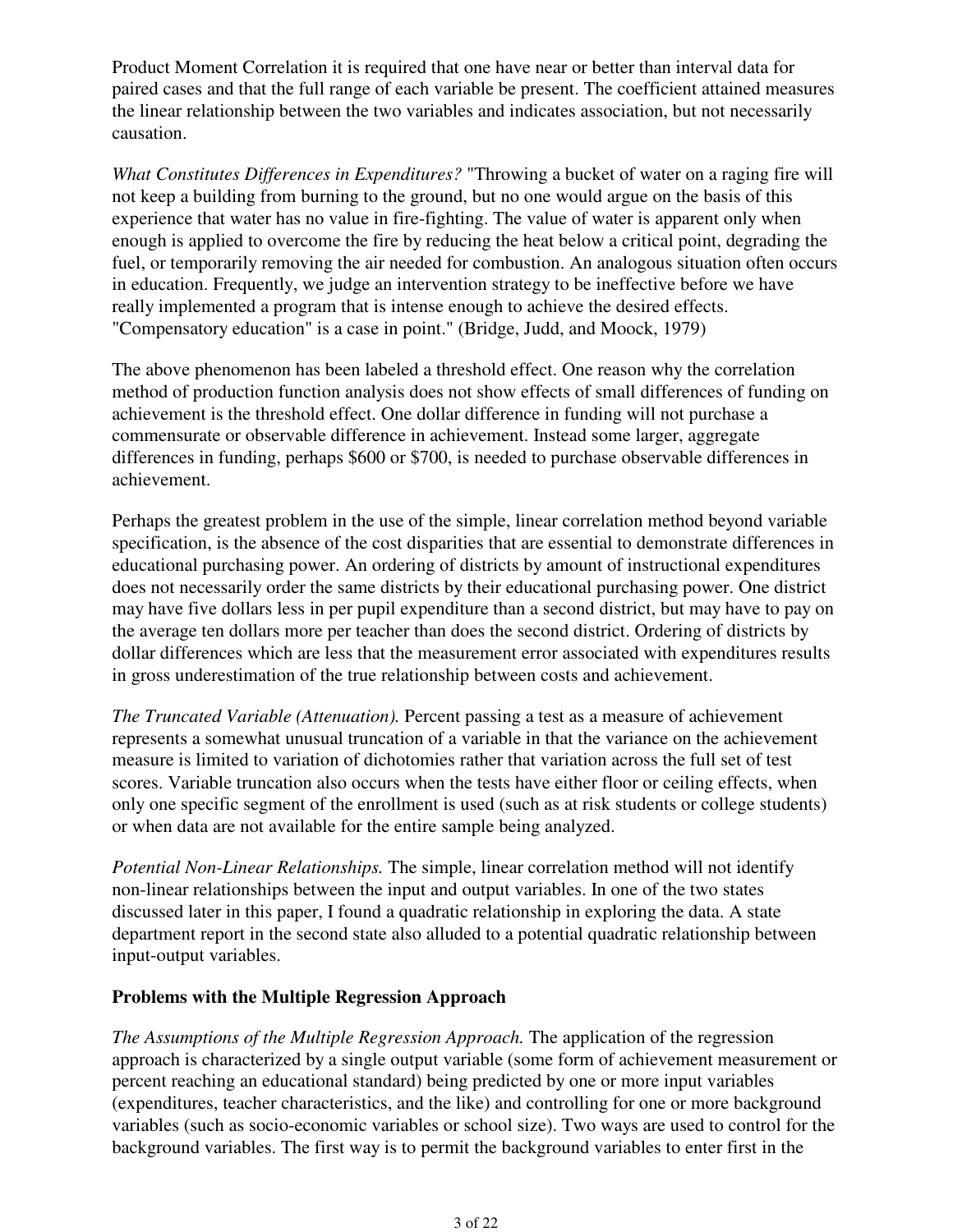prediction equation. The second is a residualizing technique. The residualization process involves creating the residual of the output variable by regressing the first partial of the controlling variables with the vector of predictors on the output variable. The linear combination of the predictor variables are then regressed on the output residual. The regression approach requires that the researcher meet all of the assumptions that have to be met in the simple, linear correlation analysis. In addition, the researcher is required to have a theory or rationale for establishing the order of variable entry and an understanding of the shared variance problem.

*The Order of Variable Entry Problem.* The order of variable entry in the calculation of the correlation is important in handling shared variance or commonality of explanation. If two correlated independent variables (predictors) are related to a dependent variable (outcome or criterion), the first variable to enter into the regression calculation gets credit for all of its correlation with the dependent variable. When the second variable is entered into the regression calculation, it gets credit only for the correlation that it has with the dependent variable that has not been explained by the first variable entered. Hence, the first variable gets credit for the correlation with the dependent variable that is shared by the second variable. Critics of Coleman showed that his order of effects do not hold up across applications of different regression models. (Pedhazur, 1982)

*The Shared Variance Problem.* In dealing with this triad relationship created by the output variable, the input variables and the controlling variables, Walberg (1989) simply failed to discuss how he handled the shared variance problem inherit in the triad. His regression model enters socio-economic status as the first predictor of students' test performances, size as the second prediction variable, and finally expenditures as the third predictor variable. The amount of explanation shared by socio- economic status and size and the amount of explanation shared by socio-economic status and expenditures are credited to socio- economic status solely; the amount of explanation shared by size and expenditures are then attributed to size alone. Certainly not much variance remains to be explained by expenditures. A different order of entry would produce markedly different results. Pedhazur (1982) credits Mayeske with the development of commonality analysis to address this problem, but this methodology has been subjected to some criticism. There is in fact no effective statistical method that will unconfound shared predictive relationships. The only appropriate treatment of the shared relationship problem is, perhaps, a straight-forward admission that it is the cause of the unresolvable ambiguity.

#### **Other Design Problems for Both Correlational Models**

*Inadequate Variable Specification.* In addition to the difficulty created by trying to represent multiple inputs and outputs by single variables, there is the additional difficulty of including confounding data elements in the input and output variable measurement. Selected single variables may provide inadequate description of key inputs or outputs, may be unlikely to have the relationship assumed by the production function paradigm, and may not be accurately measured.

*Inclusion of Confounded Data Elements.* Federal dollars are included in school expenditures as unrestrained expenditures. Some federal dollars are likely ear-marked for efforts that do not contribute to student performance on achievement tests and some federal funds are not involved in instruction. The inclusion of federal funds is not nearly the potential problem of some districts testing special education students and including their scores in the test results. Hence, when there is random confounding of the performance measure or the selection of a weak input variable, each serves to reduce the size of relationships. The choice of percent passing a basic competency test is an unfortunate choice of measure for an output variable. Percent passing immediately sets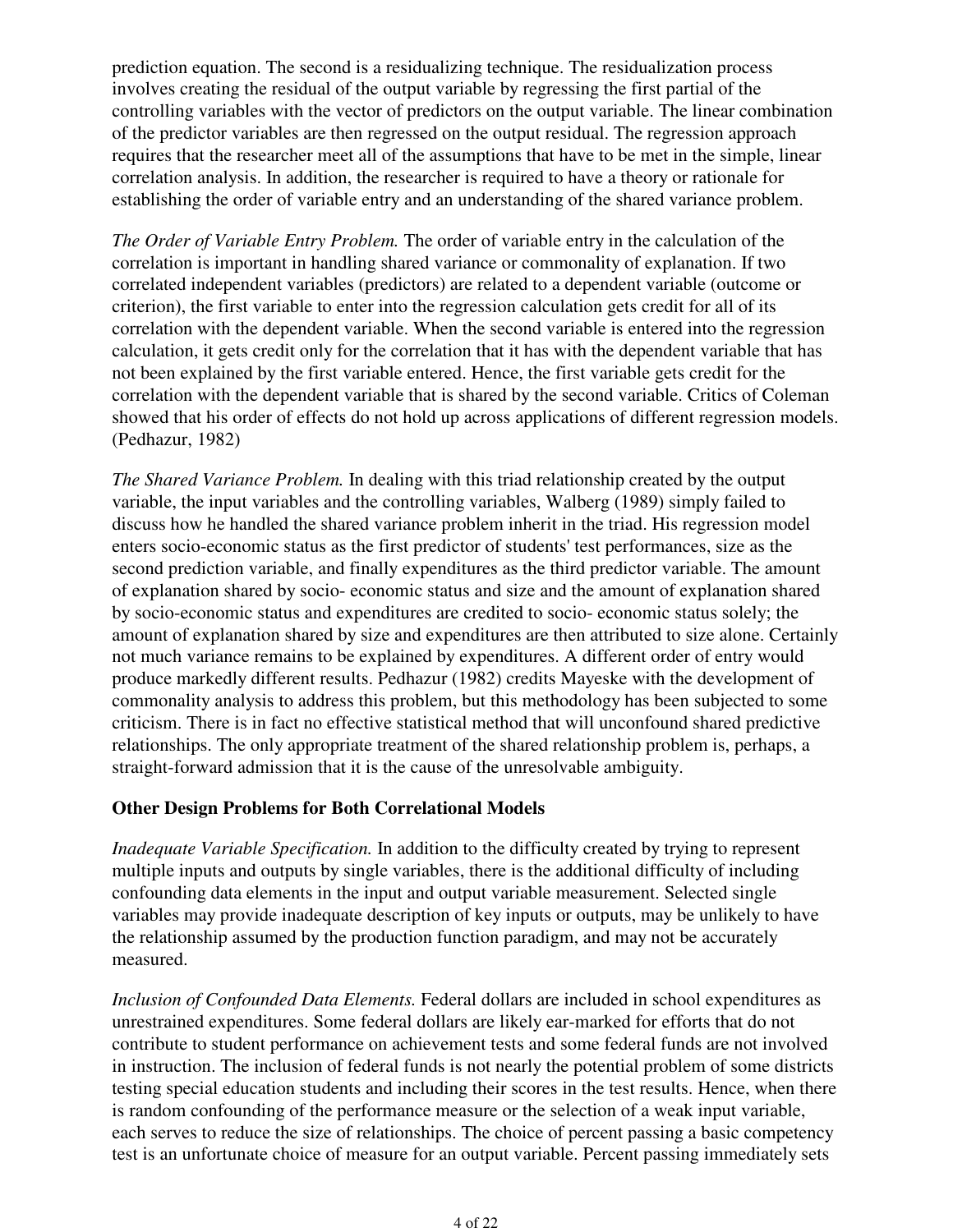up a ceiling effect for those passing the test. The use of a dichotomized scoring process reduces the amount of variance to be explained and attenuates the observed relationship.

*Inadequate Determination of the Input Variables.* Variable specification problems occur three ways in the determination of input variables. Problems occur when input measures are chosen that are not related to instruction. Perhaps, the most frequent example of this problem occurs in the use of teacher salary as an input measure. Teacher salary is based on seniority and is likely not related to quality of instruction. The second way that problems occur in the selection of input measures is the selection of an input which cannot be measured adequately across all districts. An example of this can be seen where school district size varies enough that economy of scale enters into the accuracy of the measure. Very small districts require more dollars per pupil to provide educational services equivalent to those of larger districts. The third way that selection of input variables can create problems is when in some districts the input variable has larger investment in special students than do other districts. Such cases are generated when districts have a large number of "At Risk" students or where a district invests highly in advanced placement instruction.

*Inadequate Determination of the Output Variables.* Variable specification problems occur in at least four ways in the determination of output variables. The first way is when the output variable that was chosen was a minor emphasis of many schools. Such may be the case when school districts focus more on emotional, attitudinal, behavioral, or vocational outcomes. The second way that dependent variable specification problems can occur is when there are floor and ceiling effects to the measures. If the achievement measure has a ceiling or a floor effect, then many of the students making a perfect or a zero score have accomplishments that are not being measured. The third way that variable specification problems can occur is when the output variables have no logical linkage to either the selected input variables or to school quality. An example of this problem is the "Efficiencies" notion used by Walberg (1989). "Efficiencies" are school expected output developed by the use of prediction based on socio-economic status. The variable can be argued to better represent an error of measurement of the socio- economic construct than an actual measure of school output. The fourth way that variable specification problems can occur is the selection of an output measure that does not pertain to the whole student body. An example of this is the selection of freshman grade point averages for their first year of college. Differential proportions of students across districts go to college, college curriculum differ in difficulty and colleges differ in difficulty.

*Crossing Economic Eras.* Production function studies are often grouped for interpretation and for the making of policy recommendations. The 38 publications from which Hanushek extracted his review range from the late 1950s to the early 1980s. This means that several of the studies were conducted in different economic eras. In the 1950s, there was a dearth of federal funding, but there was a wave of post-war resources and the early beginning of inflation. The 1960s brought the Elementary and Secondary Education Act, increased federal funding, escalation of inflation, baby boom growth beginning to enter schools and the emergence of civil rights as major issues in education. The 1970s brought a slowing of federal funding, abatement of inflation and more focus on growing enrollment. The 1980s marked a reduction in federal funds, the beginning of a recession, the start of program retrenchment and the end of growing enrollment. It is quite likely that input-output relationships differ across these four decades.

*Inconsistent Determination of What is to be Considered a Production Function Study.* Several of the studies included in Hanushek's (1989) reviews do not have one or more of the elements required to be classified as production function analyses. One such study is a study that occurred in a large school district where teacher experience and differential teacher salaries were used as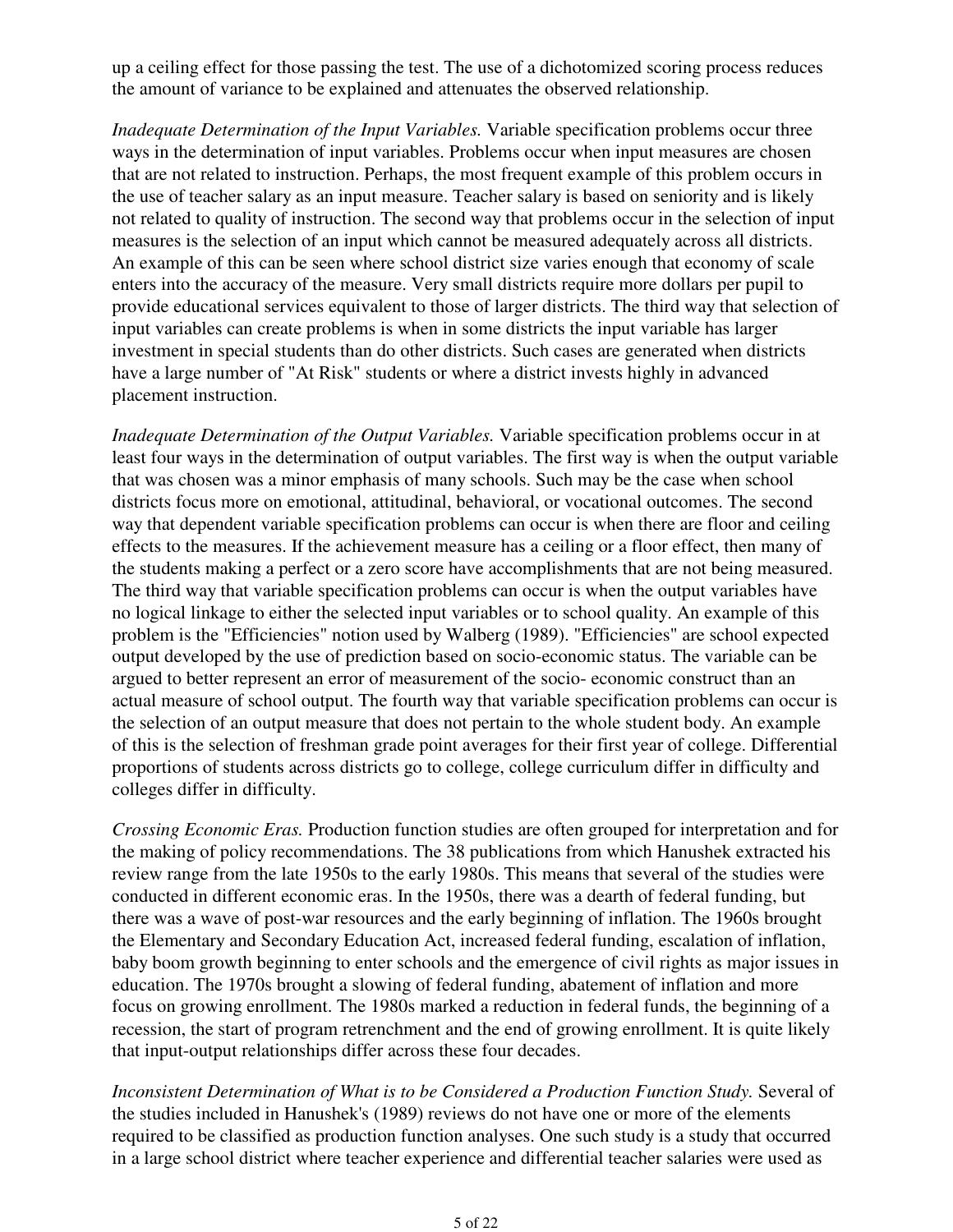input variables. (Murname, 1975) In another study, college freshman grade-point-averages were used as the output variable. (Raymond, 1968) It seems necessary that every study called a production function analysis must have at a minimum an input variable, an output variable, an assumption of a logical linkage between the school, total group and unbiased estimates for both variables across the units of comparison and the computation of a correlational analysis.

*Inadequate Sampling Representation.* Problems with sampling representation occur in two ways: through lack of disclosure and through inadequate sample size. Sampling becomes very important in making an inference to a given population. In most production function analyses, the intent appears to be that the researcher wishes to generalize to all of the school districts in the United States. Not a single study or collection of studies appears to meet sampling requirements for this inference.

### **Criticism of the Work of Hanushek**

As Spencer and Wiley (1981, p. 44) suggested "Hanushek offers a provocative interpretation of the last two decades of research on educational productivity." Unfortunately, "Hanushek misinterprets the data on which he bases his conclusion and draws inappropriate policy implications from them." (Spencer and Wiley, 1981, p. 41) After reading a sampling of Hanushek's articles, I concur with Hughes (1992) that one could quote from 20 years of Hanushek and destroy his current argument with his own words. However, I choose here to look at his current thesis and see if it stands on its own foundation or falls.

Hanushek contended that "There is no systematic relationship between school expenditures and student performance" (Hanushek, 1991, p. 425) and that "... schools are economically inefficient." (Hanushek, 1986, p. 1166) He suggests that "increased school expenditures by themselves offer no overall promise for improving education" (Hanushek, 1986, p. 1167) and that "school decision making must move away from the traditional `input directed' policies to ones providing performance incentives." (Hanushek, 1989, p. 49) To support his contentions, Dr. Hanushek relies on the 26 year old, greatly criticized study by Coleman et al, *Equality of Educational Opportunity,* Washington, D. C., Government Printing Office, 1966; and his own summary of 187 (147 of these studies are those referred to by Bennett) studies of educational production functions. (Hanushek, 1989, p. 46)

### **The Coleman Study as Support**

The Coleman Study did indeed highlight input-output relationships across a large number of districts, using a regression model. Coleman et al concluded that family characteristics and peer group characteristics were more instrumental in promoting student achievement than were school system characteristics. Critics of the study suggested that this ordering of effects may be due to the analytic model used. Because the nature of regression analysis requires theory to specify models and order of variable entry into the computations, Coleman received considerable criticism, some of which resulted in George Mayeske's contributions to a new analytic technique, commonality analysis (Pedhazur, 1982).

The order of variable entry in the calculation of the correlation is important in handling shared variance or commonality of explanation. If two independent variables (predictors) are related to a dependent variable (outcome or criterion) and are related to each other, the first variable to enter into the computation gets credit for the correlation to the dependent variable that it shares with the second variable. Hence, if a family variable enters first in the computation of the correlation being used in predicting reading performance and then a peer variable enters into the calculation,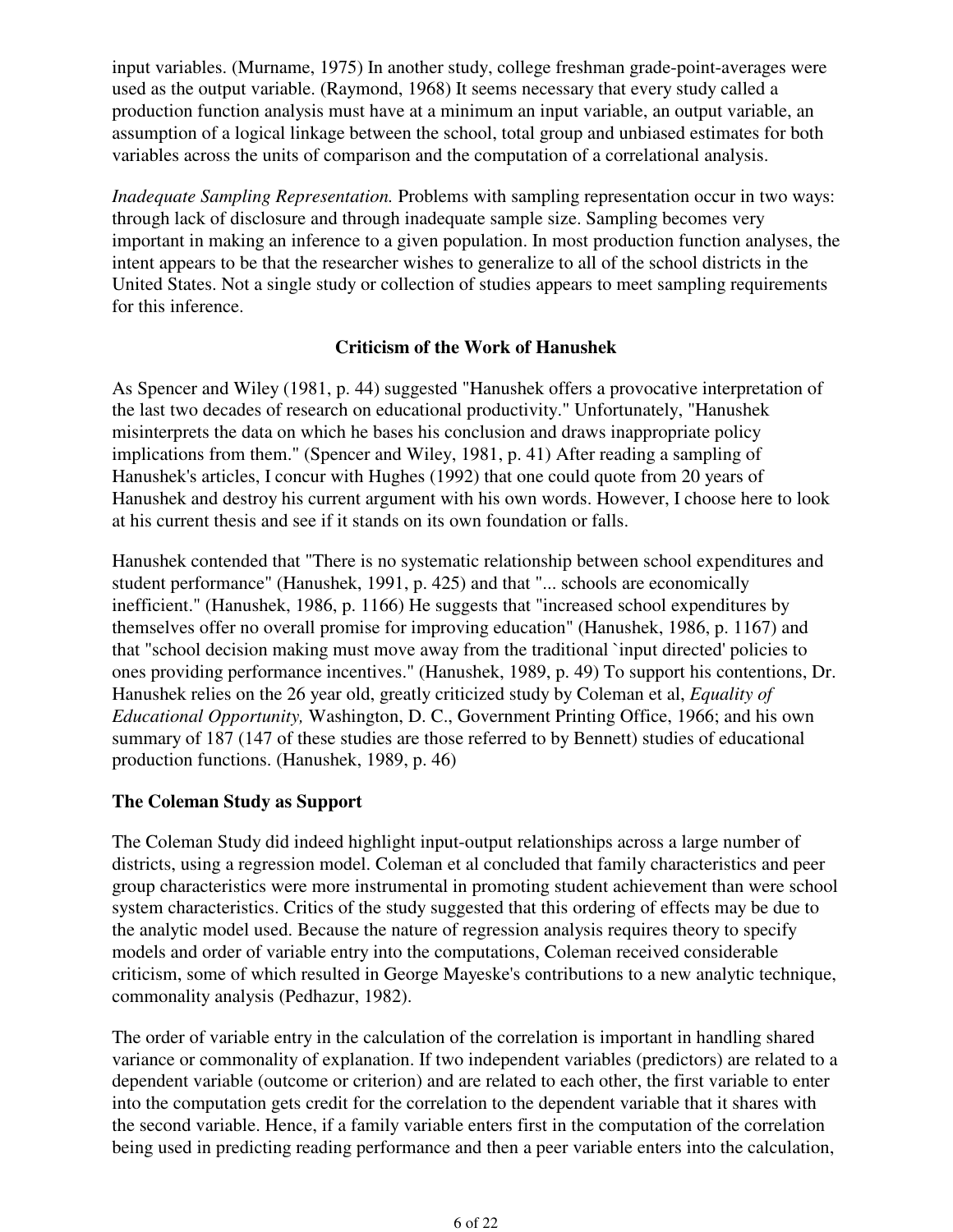the regression results will show for the family variable its unique correlation with reading performance plus the correlation to reading performance that it shares with the peer variable. For the peer variable only its unique correlation to reading performance is shown. Critics of Coleman show that his ranking of effects does not hold up across applications of different regression models. A second criticism of using Coleman as a primary research foundation lies in the age of the Coleman data. Any economist should be able to see that time has likely made relationships in the Coleman data obsolete with regard to today's economy.

#### **Hanushek's Summary of Production Functions**

Hanushek's (1989) summary of 187 studies of educational production functions is a continuing theme throughout his publications. This summary began in 1981 with 29 articles and 130 studies, it was continued in 1986 with 33 articles and 147 studies, and it was completed in 1989 with 38 articles and 187 studies. The summary is the research foundation for Hanushek's assertion of no relationship between school districts' expenditures and student performance on standardized achievement tests.

There are several serious omissions and research flaws in the description and logic of Hanushek's summary. These include the lack of disclosure of sample sizes in the studies that were reviewed, inadequacy in size and representativeness of the 187 case studies, misinterpretation of the results of the hypothesis testing, potential misinterpretation of the summary, failure to use selected research that is not consistent with the ideas being promoted (Glass and Smith (1979), Spencer and Wiley (1981), Burstein (1980), and inadequate specification of the key variables.

*Lack of Information on Sample Sizes in the Studies that Were Reviewed.* The studies that were reviewed by Hanushek were qualified in some unspecified manner. It appears that the primary criterion for qualification was publication. Hanushek stated that at least one study deals with a district or districts in all regions of the United States, with different grade levels, and across different performance measures. He provided two tables that are purported to describe the sample. In Table 1 of his 1989 article, "The Impact of Differential Expenditures on School Performance," Hanushek showed the number of studies dealing with single districts (60) and the number dealing with multiple districts (127), but he failed to provide any information on the number of districts involved in the multiple districts. In his Table 2, Hanushek showed that 90 studies deal with at least one grade level in the range of grades from 1 to 6 and that 97 studies deal with at least one grade level in the range of grades from 7 to 12. No attempt is made to show replication across grade levels, number of students involved at each grade level or for each district. With so few cases, the reader must wonder where the holes are in the sample.

*Inadequate Size and Lack of Representativeness of the 187 Case Studies.* There are approximately 15,000 public school districts in the United States. These districts are characterized by a large variance in total enrollment. Samples that include a majority of the students and provide a confidence band of 0.95 percent are usually selected randomly using a stratified sampling frame that involves the selection of approximately 800 districts (See the *Condition of Education Annual Reports* by the National Center for Educational Statistics). A simple random sample without control for the number of students covered requires approximately 400 districts for a 0.95 percent confidence level and for representation (Schaeffer, Mendenhall and Ott, 1986). The sample used by Hanushek was not random and was likely smaller than either required sample sizes. The size is less bothersome than the scant likelihood of randomness. The 187 studies were likely to have been conducted in reaction to some problem or inquiry. Hence, are the relationships found in these unusual districts representative of those that exist in the other 15,000? No evidence is presented to allow the reader to judge the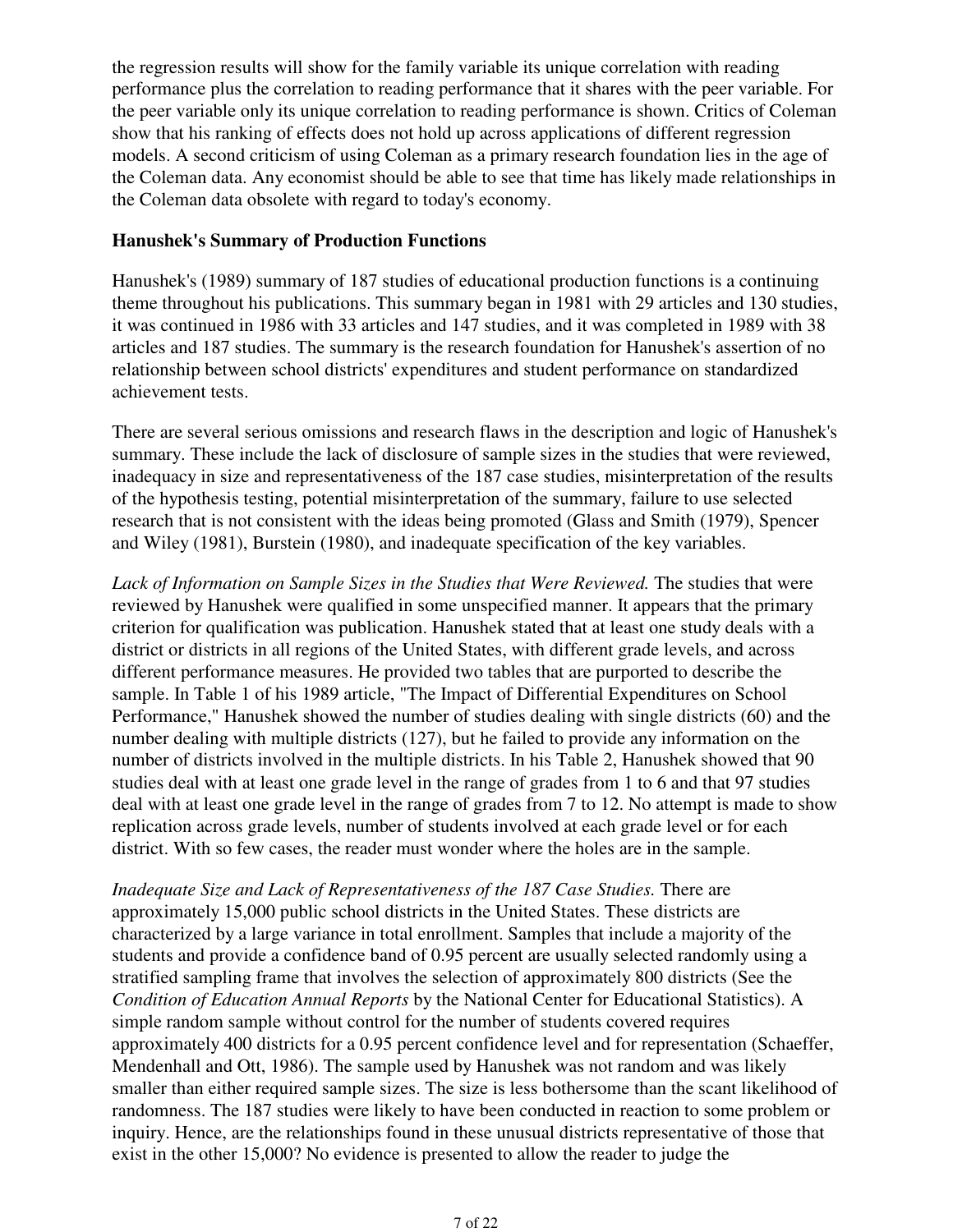generalizability of the results.

*Misinterpretation of the Results of the Hypothesis Testing.* In hypothesis testing, the researcher assumes the null hypothesis and seeks reason to reject it. Failure to find such evidence does not permit one to accept the null hypothesis, but only permits one to fail to accept the alternative hypothesis. Failure to gather evidence that will lead to the acceptance of the alternative hypothesis and the subsequent rejection of the null hypothesis may be due to inadequate sample size, measurement errors or inaccurate model specification.

Spencer and Wiley (1981) used the 109 studies which were analyzed in 1981 by Hanushek who sought to argue for the conclusion of no relationship between teacher-pupil ratio and the performance of students as an example that illustrates another of Hanushek's difficulties with the interpretation of significance tests on regression coefficients. Their argument showed that the null hypothesis can be rejected for positive results and then can be rejected for negative rejects; pointing out difficulty with the model used and the data set.

*Potential Misinterpretation of the Summary.* Baker (1991) discussed Hanushek's absence of a decision rule in his summary of the literature for the 147 studies (Hanushek, 1986). He stated that a synthesis of literature as reported by Hanushek can be conducted in one of two ways: either by the vote counting method with a stated expectancy or decision rule or by the meta- analysis method. Hanushek did not compute effect sizes so his review must have entailed by the vote counting method. Given the absence of the statement of a decision rule by Hanushek, Baker assumed a decision rule that 5% of the studies will be significant by chance. He then showed that 20% of the studies are significant, thus ruling out a chance relationship (Baker, 1991).

In Table 3 of his 1989 article, "The Impact of Differential Expenditures on School Performance," Hanushek showed the expenditure parameters for the 187 studies for seven educational inputs as they relate to student achievement test performance. Although he reported number of studies, he did not report number of districts, number of students, or grade levels to which the studies pertain. For the various components he reports the number of non-significant studies found. Hence, 82% of the 152 studies relating teacher/pupil ratio to student performance were found not significant (p<0.05); 88% of the 113 studies relating teacher education to student performance were found not significant (p<0.05); 64% of the 140 studies relating teacher experience to student performance were found not significant (p<0.05); 78% of the 69 studies relating teacher salary to student performance were found not significant ( $p<0.05$ ); 75% of the 65 studies relating expenditures per pupil to student performance were found not significant ( $p<0.05$ ); 87% of the 61 studies relating administrative inputs to student performance were found not significant (p<0.05); and 84% of the 74 studies relating facilities to student performance were found not significant ( $p<0.05$ ). For four of these seven inputs (Teacher experience, Teacher salary, Expenditures/pupil, and Administrative inputs) ratios of the significant to non- significant studies are equal to or exceed 11 to 4 odds in favor of positive relationships.

*Failure to Cite Research that is not Consistent with the Ideas Being Promoted and Inadequate Specification of the Key Study Variables.* Given Hanushek's liberal qualification of studies and his reliance on the Coleman study, his rejection of the Glass study as being subject to too much criticism for attempting to calculate effect sizes for different class size intervals is surprising and unaccountable. Hanushek's failure to address the criticisms of Spencer and Wiley was also surprising. In his discussion of aggregation effects, the work of Burstein was overlooked. This work demonstrates the potential danger of aggregated data and correlation.

*Inclusion of Confounded Data Elements.* Federal dollars are included in school expenditures as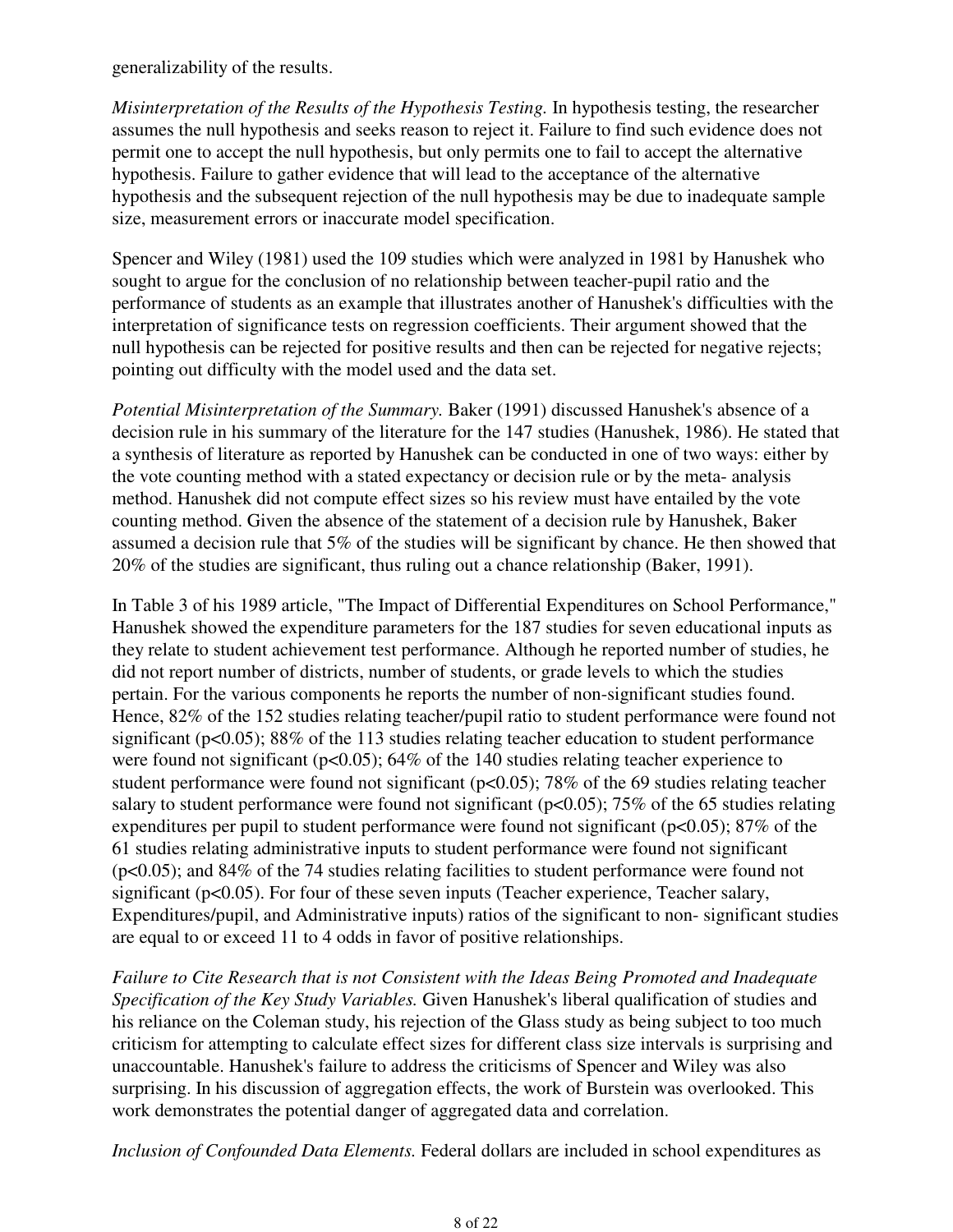unrestrained expenditures. Some federal dollars are ear-marked for efforts that do not contribute to student performance scores. An even more serious potential problem is that some districts test special education students and other districts fail to test special education students. Hence, there is random confounding of the performance measure, reducing the sizes of correlations possible.

*Choice of Performance Measure.* The choice of percent passing the basic competency test (bct) is an unfortunate choice of measure for a performance indicator. Percent passing immediately sets up a ceiling effect for those passing the test. Even if they benefit from additional or redistributed expenditures, their gains can never be shown in the scattergrams. Gains shown by those who pass and by those who continue to fail are not reflected in the measure.

Baker (1991) noted that another major problem is Hanushek's failure to correct correlations for attenuation arising from the fact that per pupil expenditures are truncated. Baker stated that the correlation between achievement and expenditures is greatly reduced because "no schools spend a great deal more or less than others. ... It is quite easy for a significant finding to be overlooked, if the observed data come from the center of a scattergram, where the attenuated data often appear to be random. (Baker, 1991, p. 4)

## **Criticism of the Work of Walberg**

Walberg appears to base the case for no relationship between achievement and expenditures on his theory of causal inferences on student learning and the nine productivity factors (1982); on the triad relationship of socio-economic status, productivity, and expenditures (1989); and on reliance on Hanushek's model and on the early literature related to production function analysis (1984).

### **Theory of causal inferences on student learning and the nine productivity factors**

Walberg's review of productivity research and his development of the "theory" of school learning has received much professional praise. I am in agreement with this praise in that the model appears to synthesize a large body of research clearly and usefully. Walberg's model includes a paradigm connecting Aptitude (ability, development and motivation), Instruction (amount and quality), and Environment (home, classroom, peers and television) as inputs to Learning (affective, behavioral and cognitive). I believe that this model is an accurate picture of a subset of variables that are precursors of productivity. My experience suggests that curriculum probably should not be ignored and left out of the model. Also, note that no variable entitled "expenditure" is included directly in the model. Yet, expenditures are represented indirectly in both Instruction and Environment. Walberg recognized this role in the following statement, "... and expenditure levels of schools and districts, and their political and sociological organization - are less alterable in a democratic, pluralistic society; are less consistently and powerfully linked to learning; and appear to operate mainly through the nine factors in the determination of achievement." (Walberg, 1982, p. 120) What is puzzling about about this statement is that Walberg appears to be trying to stretch logic to agree with Hanushek's weak and inconsistent position, and reasons that higher expenditures follow quality instruction rather than higher expenditures serve as mediating factors to the purchase of quality instruction.

### **The triadic relationship of socio-economic status, productivity, and expenditures**

Walberg appears to be interested in the triadic relationship of socio-economic status, productivity (or at least efficiency of student test performance), and expenditures. This interest is expressed in several studies and reviews authored by Walberg. In several of the studies, Walberg appears to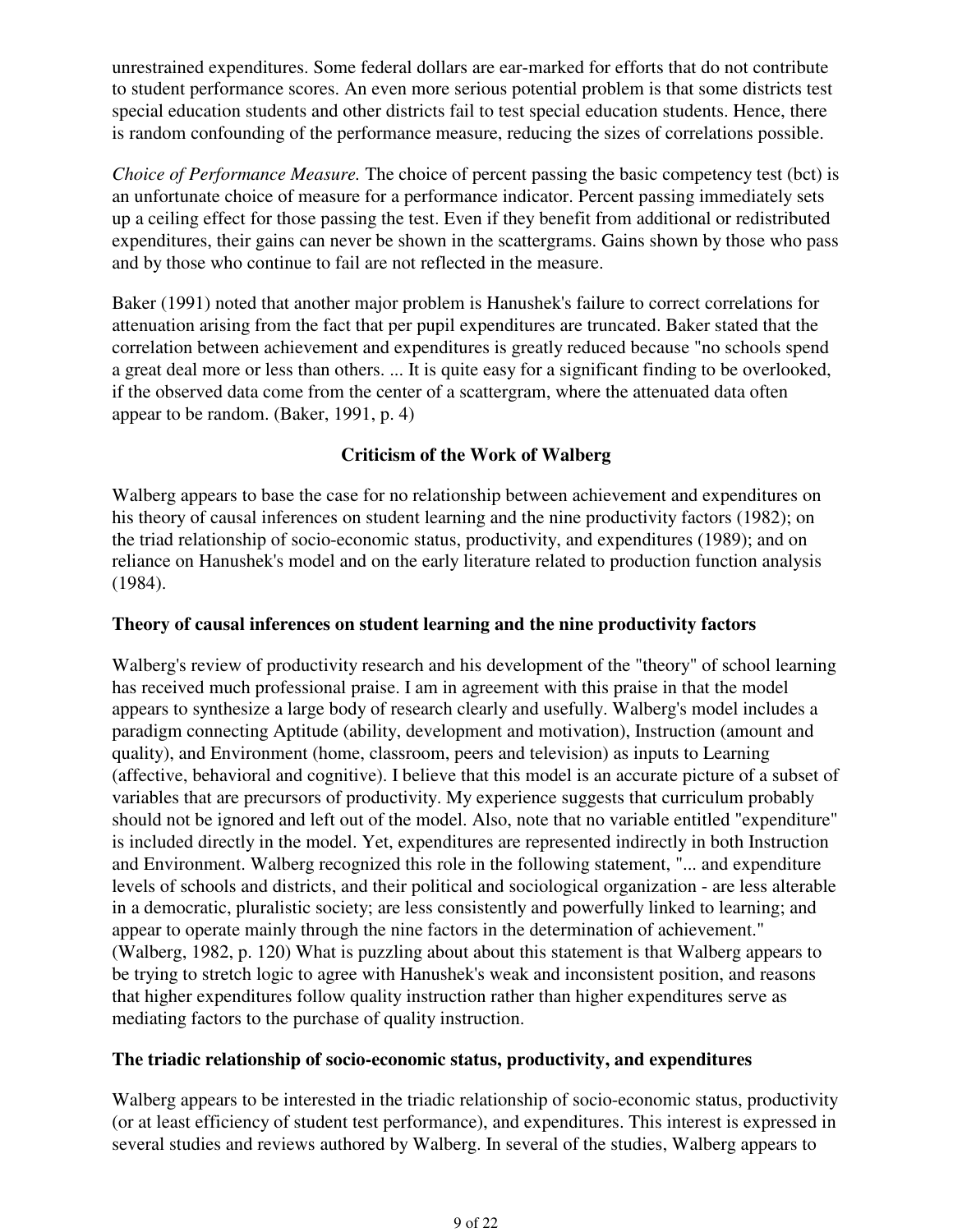have problems in the specification of at least two or perhaps all three of the variables of the triad. Perhaps, one of the major problems with how Walberg has set out to study these variables is his lack of control of certain key school variables. In the discussion of studies of the relationship of class size to achievement test performances nothing is said as to how many of the small classes were made up of special education students or were composed for remediation. The overlooking of these two common practices in school certainly confounds the study of class size and the inclusion of special education students confounds the measure of student performance in reading, mathematics, science or other standard school curricula criteria used to define school productivity. In his studies of district size, he permits urbanism to confound his variable. Walberg is frequently unclear as to what is being measured as a variable representing productivity. Sometimes his productivity variable is measured as percent passing. The method of measurement clearly restricts the range of the achievement construct and serves to reduce the observed correlation. At other times, Walberg uses what he refers to as an efficiency measure, which is made up of the predicted achievement score using socio-economic status in the prediction equation divided by the observed achievement score. This configuration called "efficiency" appears to more closely represent a measure of prediction error for socio-economic status. Clearly, his expenditure data include funds for transportation, lunch, special education, and similar programs which do not bear directly on instruction.

In dealing with this triadic relationship, Walberg simply fails to discuss how he has handled the shared variance problem inherent in the relationship. His regression model enters socioeconomic status as the first predictor of students' test performances, size as the second prediction variable, and finally expenditures as the third predictor variable. The amount of explanation shared by socio-economic status and size and the amount of explanation shared by socio-economic status and expenditures are credited to socio-economic status solely; the amount of explanation shared by size and expenditures are then attributed to size alone. Certainly, not much explanation remains to be credited to expenditures. A different order of entry would produce markedly different results. Mayeske developed commonality analysis to address this problem, but the methodology has been subjected to some criticism. In actuality there is no effective statistical method that will unconfound shared predictive relationships. Appropriate treatment of the shared relationship is perhaps a straight-forward discussion of the irresolvability of the problem.

#### **Reliance on Hanushek's model**

**Walberg depends in several literature reviews on the productivity analyses reported by Hanushek. He appears to rely on them without critical scrutiny and uses Hanushek's work as rationale for demoting the role of expenditures in his model and in further analyses. Walberg's acceptance without question of Hanushek's work raises some concern about the other studies that he uses in his argument.**

#### **Regression Analyses of New Jersey Data**

**The analyses performed for the New Jersey hearings (Walberg, 1989) appear to duplicate many of the faults discussed in Walberg's triad studies, and potentially contain a few new variances from standard research practice. On page 43 lines 4 and 5 of the 1989 document, Walberg's description of regression analyses is misleading. Regression analyses does not provide a method of simultaneous analysis of the predictive contribution of three variables. Order of entry attributes shared variance of two variables to the first one entered into the prediction process. Observed relations are most likely not independent; only the last variable to enter in the equation is likely to be independent.**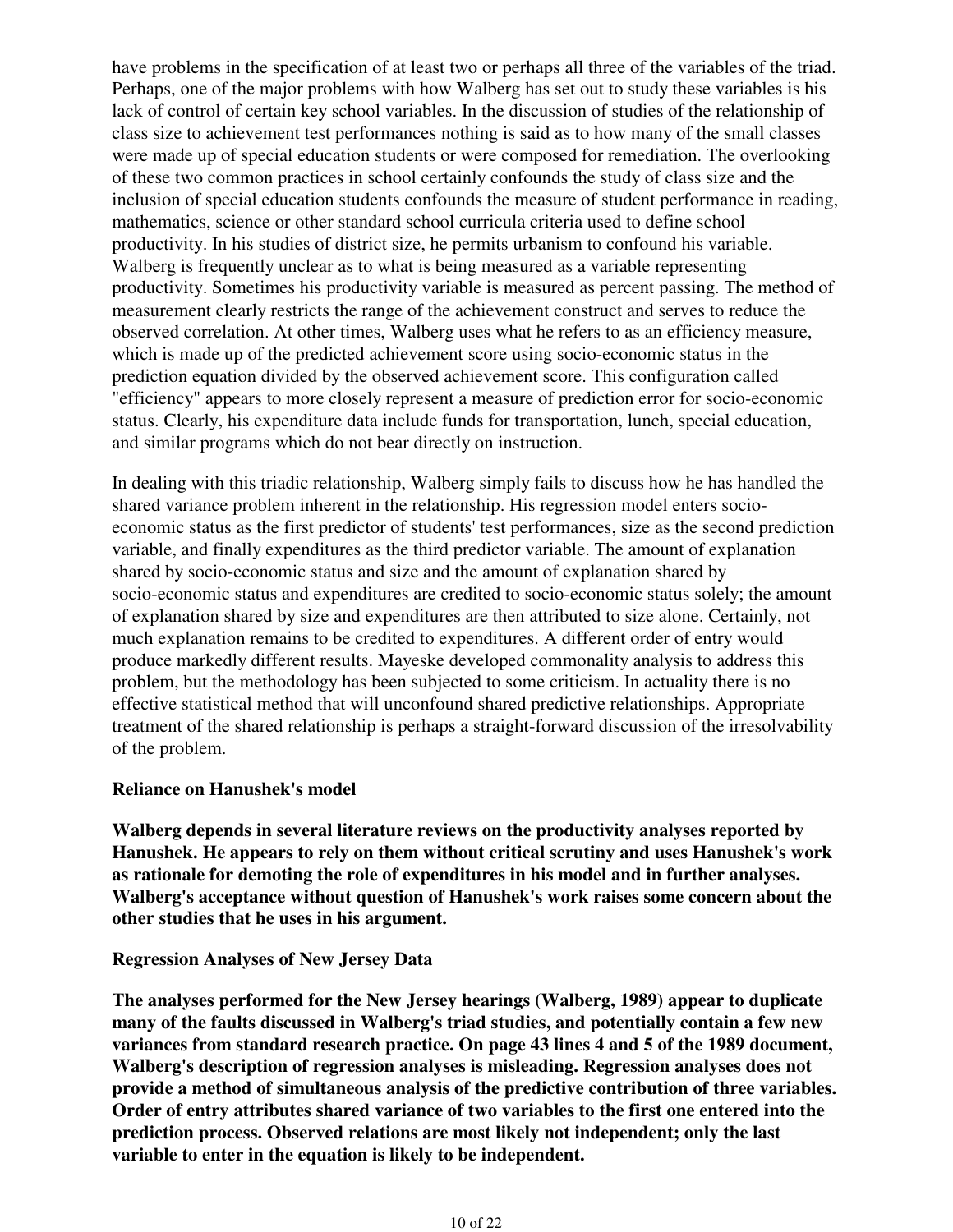**Variable specification is again a problem as confounding other school factors such as special education, remediation processes, transportation costs, and the lunchroom expenditures have not been removed from the studies. It appears that the variable "expenditures" rather than "expenditures per student" was run in the correlations. The "Efficiencies" prediction is still used as a dependent variable and the truncated measurement of productivity (such as percent passing) is used in several of the achievement measures.**

**Order of entry and the problem of shared variance is a problem in these analyses. One wonders what kind of discussion would ensue if an appropriate expenditure variable was entered first in the prediction of test performances that had not been truncated or obscured by the use of ratios.**

**Demonstration of the lack of validity of the production function methodology**

### **A Suggested Alternative Approach**

**The production function method must be altered in three ways to make it policy relevant. To identify the effects of large versus small expenditures, the research task appears to demand a comparison rather than an association. Rather than asking if there is a consistent relationship across the whole population, it is better to ask for what kinds of districts do such effects exist within a state. A third change is to create a discrepancy in expenditures large enough to reveal differences in the purchasing power of educational services.**

*Finding Homogeneous Sets of Districts.* **Districts within a state differ on many dimensions. Furthermore, the dimensions that are most discriminating in one state may not be so in another. By grouping districts in a particular state into classes (e.g., rich vs. poor) according to the key dimension for that state (e.g., wealth), homogeneous subgroups can be obtained for further analysis. Size of districts, rural/urban, and number of exceptional children (either gifted or at risk) are variables whose subdivisions are likely to establish subsets of homogeneous groups. In states like Montana and Missouri, size is the dimension which creates homogeneous subgroups. In Alabama rural/urban is the variable that yields homogeneous subgroups. In Ohio, income levels or socio-economic status creates homogeneous subgroups. In some cases, there are one or two large, poor, urban districts which have to be considered as outliers so as to establish homogeneous subgroups.**

*Creating the Disparity in Funding.* **In 1970 a study conducted for the Office of Panning and Program Evaluation/Bureau of Elementary and Secondary Education/United States Office of Education found that approximately 300 dollars was needed to improve elementary school children's reading scores one month over the course of a year. A proration of this finding suggests that a disparity of 600 to 700 dollars is needed between districts compared. Within each homogeneous subgroup, the districts are ordered by instructional expenditures and then divided into two groups where one is formed by the upper 30% and the other is defined by the lower 30%. The two groups are equal with regard to sample size and differences between the groups on expenditures should exceed 600 dollars. Given the satisfaction of these conditions differences in achievement scores should be apparent, if they exist.**

*Using t-Tests to Investigate the Results of the Disparity.* **Given the creation of the two groups (upper and lower 30%) from a single homogeneous subgroup and the verification of a 600**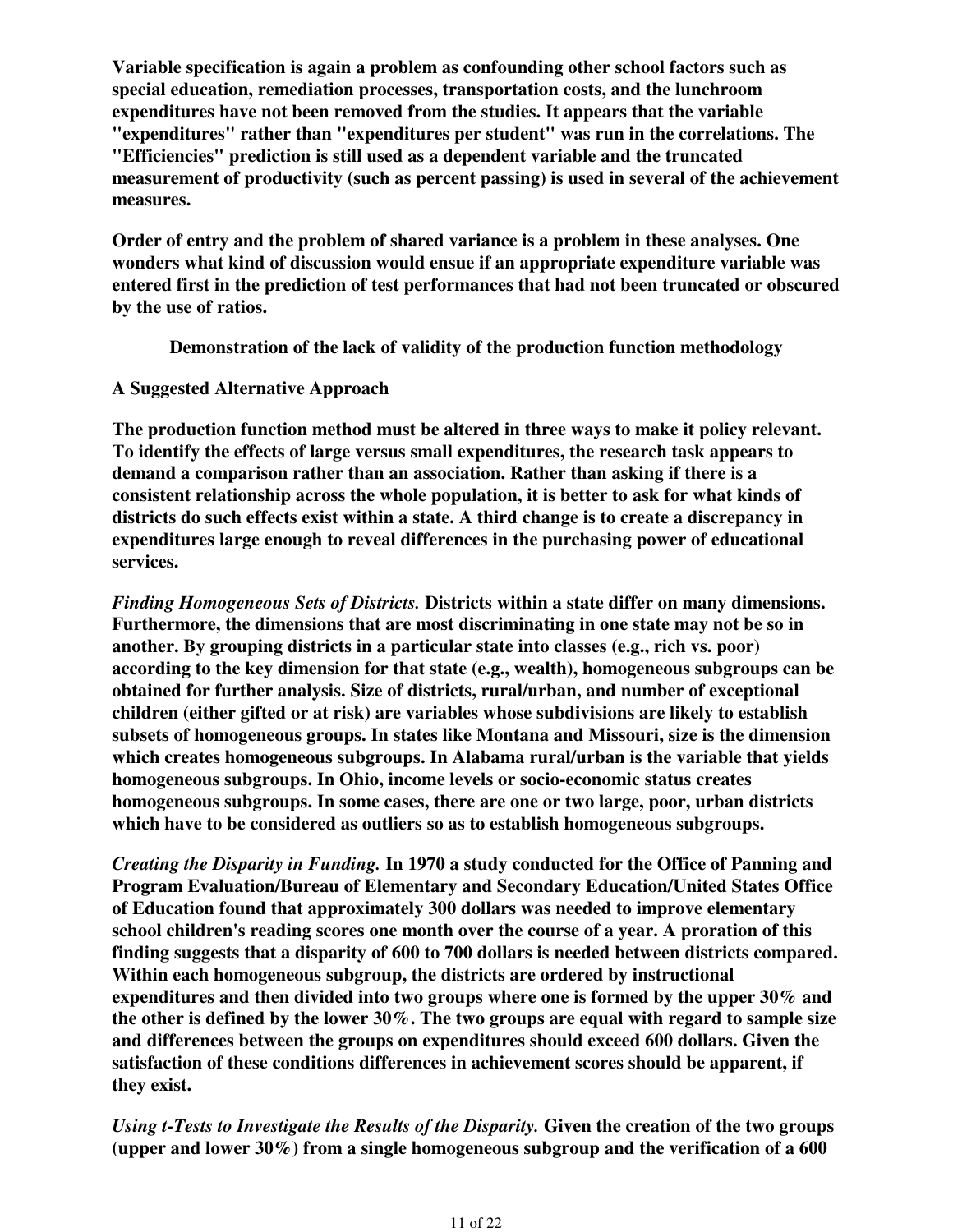**dollars disparity, the independent t-test with pooled variance can be used to discover achievement test differences. If more than three homogeneous subgroups are to be analyzed, methods to deal with the inflation of the confidence level should be considered. Such methods include the recalculation of the confidence levels compensating for the use of several t-tests (the Bonferonni procedure) or the use of the family of t-tests notion (e.g., the Tukey procedure).** 

**The proposed model can be used to investigate either a family of dependent or independent variables or both. The use of several t-tests provides the method for including a number of dependent or output variables. The ordering of districts for the determination of the upper 30% and lower 30% with regard to the input or independent variables permits the consideration of any number of independent variables.**

**Application of the Alternative Approach to Two States**

**Data for the states of Missouri and Ohio were obtained through** *Education Policy Research, Incorporated* **which participated in the suits involving equity of the state system for funding the public schools. These data involved the per pupil expenditure data, the proxy data for socio-economic status of the attendance area of the districts, district enrollment, and achievement data which were used in the preparation of the cases by both sides in the lawsuit. The achievement data for Missouri are the Missouri Mastery Achievement Test (MMAT) prepared by the state to measure state objectives for the year 1990-91. The achievement data for Ohio are NCEs from standardized achievement tests selected by the districts for the year 1989-90. Both sets of achievement data are judged to have adequate reliability.**

**In Table 1 are shown the production function correlations for the achievement data for the school districts in Missouri. Note that there is only one correlation, the one for tenth grade mathematics, that is large enough to be judged statistically significantly different from zero. Since there are twenty production functions, one would conclude from such an analysis that the production function shows no relationship between instructional costs and achievement in Missouri.**

| <b>GRADE</b>   | <b>SUBJECT AREA</b> |                    |          |             |  |
|----------------|---------------------|--------------------|----------|-------------|--|
|                | Reading             | <b>Mathematics</b> | Science  | Soc Studies |  |
| 4th $(n=509)$  | 0.050               | 0.073              | $-0.008$ | $-0.025$    |  |
| 6th $(n=522)$  | $-0.026$            | $-0.044$           | $-0.108$ | $-0.062$    |  |
| $8th(n=519)$   | $-0.024$            | $-0.019$           | 0.027    | 0.012       |  |
| 9th $(n=392)$  | $-0.005$            | 0.077              | 0.077    | 0.072       |  |
| 10th $(n=433)$ | 0.049               | $0.117*$           | 0.027    | 0.065       |  |

Table 1: Correlations Between Expenditures per Student and Student Performance on MMAT Achievement Tests

\* denotes p<0.05

**In Table 2 are shown the t-tests resulting from a partial application of the alternative approach which creates the funding threshold not included in the production function**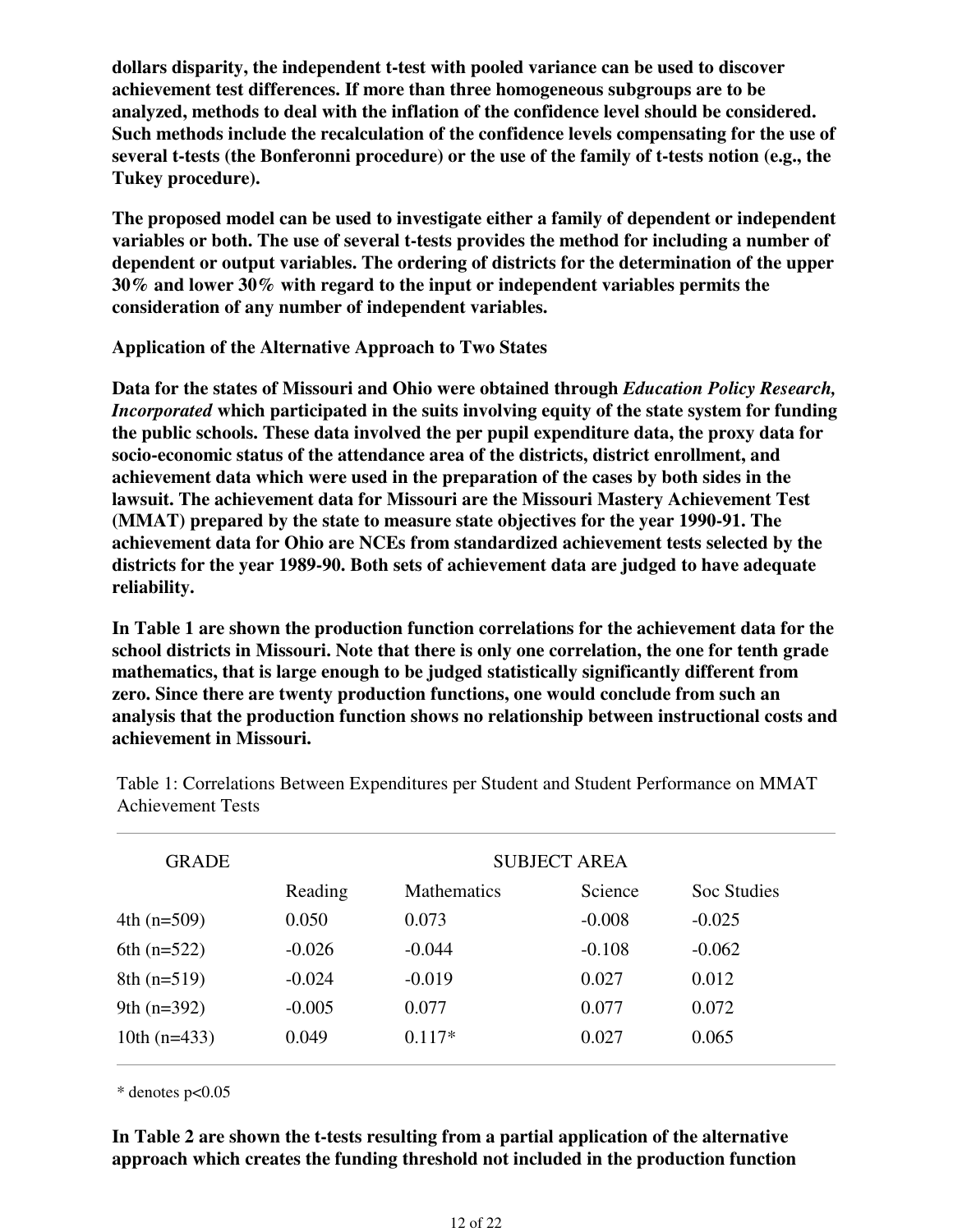**analyses for the twenty distributions of achievement data. The creation of the threshold results in two of the distributions showing significant positive relationships using the Bonferonni procedure. Ten of the twenty t-tests reach significant levels for single applications for the t-test. Given the family-wise results, it remains risky to conclude a positive relationship between achievement and per pupil expenditures at this time.**

**Subject Group Mean Std Dev n t Sign.** 4th Grade Reading High Low 316.32 309.36 25.64 24.07 154  $154$  2.441 ns 4th Grade Math High Low 313.47 306.87 33.75 25.49 154  $154$  1.934 ns 4th Grade Science High Low 330.33 329.48 41.01 32.05 154  $154$  0.367 ns 4th Grade Soc.Studies High Low 336.18 334.14 36.79 34.04 154  $154$  0.529 ns 6th Grade Reading High Low 309.83 307.47 27.54 23.56 158  $\frac{158}{158}$  0.737 ns 6th Grade Math High Low 360.12 358.82 42.67 34.39 158  $\frac{158}{158}$  0.298 ns 6th Grade Science High Low 340.02 353.27 41.81 38.28 158  $\frac{158}{158}$  -0.942 ns 6th Grade Soc.Studies High Low 323.94 323.31 32.54 31.19 158  $\frac{158}{158}$  0.175 ns 8th Grade Reading High Low 325.98 322.97 24.26 24.30 156  $\frac{156}{156}$  1.088 ns 8th Grade Math High Low 341.92 336.19 40.07 36.16 156  $\frac{156}{156}$  1.318 ns 8th Grade Science High Low 365.41 360.96 44.25 37.45 156  $\frac{156}{156}$  0.955 ns 8th Grade Soc.Studies High Low 326.32 321.08 27.26 24.84 156  $\frac{156}{156}$  1.764 ns 9th Grade Reading High Low 294.13 287.63 22.59 18.94 131  $\frac{131}{131}$  2.198 ns

Table 2: Contrasts of High and Low Funded Districts on the Missouri MMAT for 1990-1991

|  | Per Pupil Expenditure Averages: Upper $30\% = $2056.79$ Lower $30\% = $1248.48$ |  |  |  |  |  |  |  |
|--|---------------------------------------------------------------------------------|--|--|--|--|--|--|--|
|--|---------------------------------------------------------------------------------|--|--|--|--|--|--|--|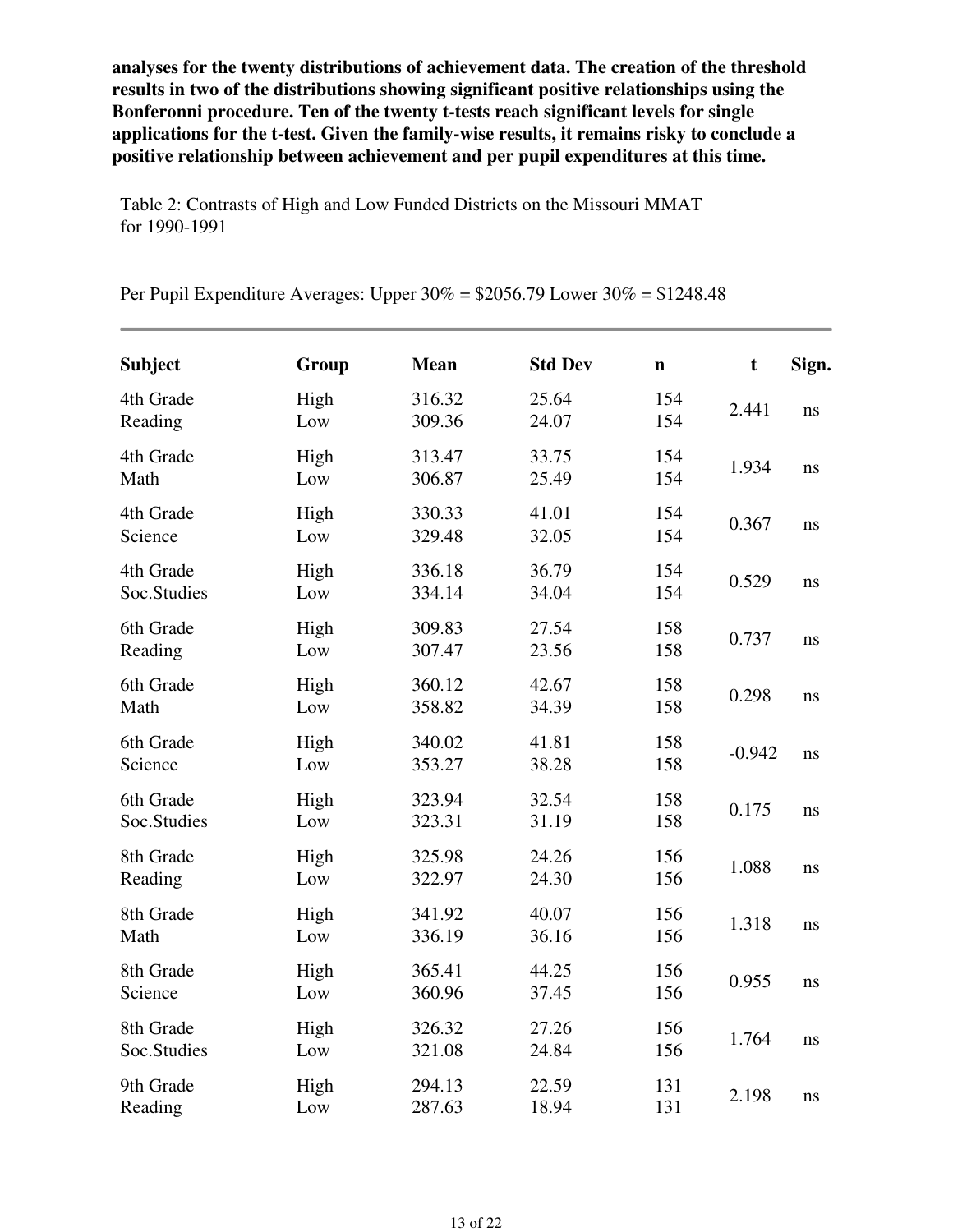| 9th Grade<br>Math         | High<br>Low | 312.61<br>299.64 | 35.81<br>23.17 | 131<br>131 | 2.961 | 0.05 |
|---------------------------|-------------|------------------|----------------|------------|-------|------|
| 9th Grade<br>Science      | High<br>Low | 367.99<br>357.41 | 37.51<br>31.98 | 131<br>131 | 2.143 | ns   |
| 9th Grade<br>Soc.Studies  | High<br>Low | 316.89<br>309.49 | 24.85<br>20.34 | 131<br>131 | 2.295 | ns   |
| 10th Grade<br>Reading     | High<br>Low | 311.82<br>306.89 | 24.52<br>18.36 | 144<br>144 | 1.693 | ns   |
| 10th Grade<br>Math        | High<br>Low | 339.80<br>330.52 | 32.30<br>20.31 | 144<br>144 | 2.525 | 0.10 |
| 10th Grade<br>Science     | High<br>Low | 347.97<br>343.79 | 29.23<br>23.54 | 144<br>144 | 1.180 | ns   |
| 10th Grade<br>Soc.Studies | High<br>Low | 309.53<br>306.03 | 24.59<br>18.47 | 144<br>144 | 1.196 | ns   |

**Application of the full alternative model involves not only the creation of the threshold, but also the elimination of outliers or of extreme scores which may have an unusual relationship between instructional expenditures and achievement. Such scores come from economies of scale effects in small districts, the concentrating of at-risk students, or the amassing of more than essential wealth. In order to complete the comparison, production function analyses were performed on the twenty distributions after the outliers had been eliminated. In the Table 3 are reported the results of these production function analyses. Significant non-zero correlations are found for four of the twenty coefficients: fourth grade reading, eighth grade reading and social studies, and ninth grade mathematics. The significant correlation for tenth grade mathematics was lost in the elimination of the outliers. However, only three of the correlations in Table 3 are negative, while nine are negative in Table 1. Still these four non-zero correlations make concluding a relationship between instructional expenditures and achievement too risky. The outliers removed were school districts with enrollments less than 300 and enrollments of greater than 25,000 students.**

| <b>GRADE</b>   |           |                    | <b>SUBJECT AREA</b> |             |  |
|----------------|-----------|--------------------|---------------------|-------------|--|
|                | Reading   | <b>Mathematics</b> | Science             | Soc Studies |  |
| 4th $(n=329)$  | $0.142**$ | 0.107              | 0.019               | 0.096       |  |
| 6th $(n=329)$  | 0.048     | $-0.026$           | $-0.052$            | 0.015       |  |
| $8th (n=329)$  | $0.132*$  | 0.066              | 0.078               | $0.121*$    |  |
| 9th $(n=268)$  | 0.063     | $0.146**$          | 0.055               | 0.080       |  |
| 10th $(n=318)$ | 0.023     | 0.052              | $-0.029$            | 0.023       |  |

Table 3: Correlations Between Expenditures per Student and Student Performance on MMAT Achievement Tests with Outliers Removed.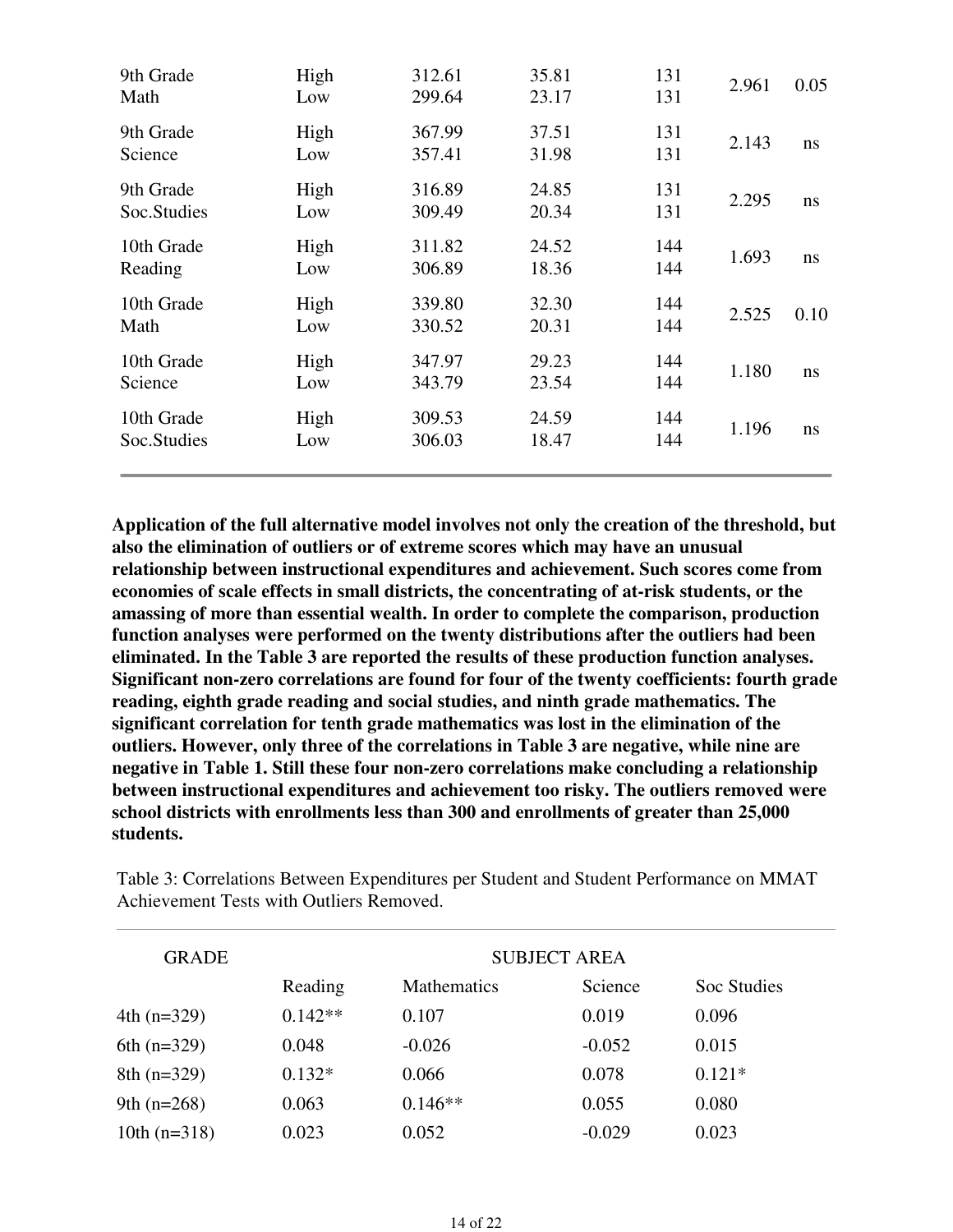**In Table 4 are reported the results of the full application of the alternative model. Note that the threshold is about \$620 dollars and that the number of districts has now been reduced to 331. Eight of the twenty t-tests are significant for Bonferonni calculated alpha levels. Fourteen of the twenty t-tests reach the level of significance for unadjusted t-test probabilities. These results permits the conclusion of a positive relationship between expenditures per student and achievement on the MMAT. Missouri school districts can be characterized by a large number of districts with fewer than 300 student enrollment, a few extremely large districts which have a majority of high risk students and high expenditures, and a handful of rich districts that have extremely high expenditures.**

Table 4: Contrasts of High and Low Funded Districts with Outliers Removed on Missouri MMAT for 1990-1991

| <b>Subject</b>           | Group       | <b>Mean</b>      | <b>Std Dev</b> | $\mathbf n$ | t     | Sign. |
|--------------------------|-------------|------------------|----------------|-------------|-------|-------|
| 4th Grade<br>Reading     | High<br>Low | 321.17<br>310.44 | 23.21<br>19.20 | 99<br>99    | 3.451 | 0.01  |
| 4th Grade<br>Math        | High<br>Low | 317.13<br>307.06 | 24.14<br>21.26 | 99<br>99    | 3.012 | 0.05  |
| 4th Grade<br>Science     | High<br>Low | 336.67<br>332.89 | 28.91<br>27.15 | 99<br>99    | 0.914 | ns    |
| 4th Grade<br>Soc.Studies | High<br>Low | 345.71<br>334.78 | 27.57<br>26.05 | 99<br>99    | 2.764 | 0.05  |
| 6th Grade<br>Reading     | High<br>Low | 312.33<br>306.98 | 20.66<br>18.16 | 99<br>99    | 1.921 | ns    |
| 6th Grade<br>Math        | High<br>Low | 363.47<br>358.70 | 34.60<br>30.54 | 99<br>99    | 1.020 | ns    |
| 6th Grade<br>Science     | High<br>Low | 358.25<br>354.46 | 36.77<br>34.01 | 99<br>99    | 0.748 | ns    |
| 6th Grade<br>Soc.Studies | High<br>Low | 327.97<br>322.62 | 26.53<br>24.13 | 99<br>99    | 1.472 | ns    |
| 8th Grade<br>Reading     | High<br>Low | 327.68<br>319.13 | 16.69<br>17.67 | 99<br>99    | 3.280 | 0.05  |
| 8th Grade<br>Math        | High<br>Low | 344.05<br>333.20 | 34.44<br>30.18 | 99<br>99    | 2.338 | ns    |

Per Pupil Expenditure Averages Upper  $30\% = $1906.43$  Lower  $30\% = $1284.22$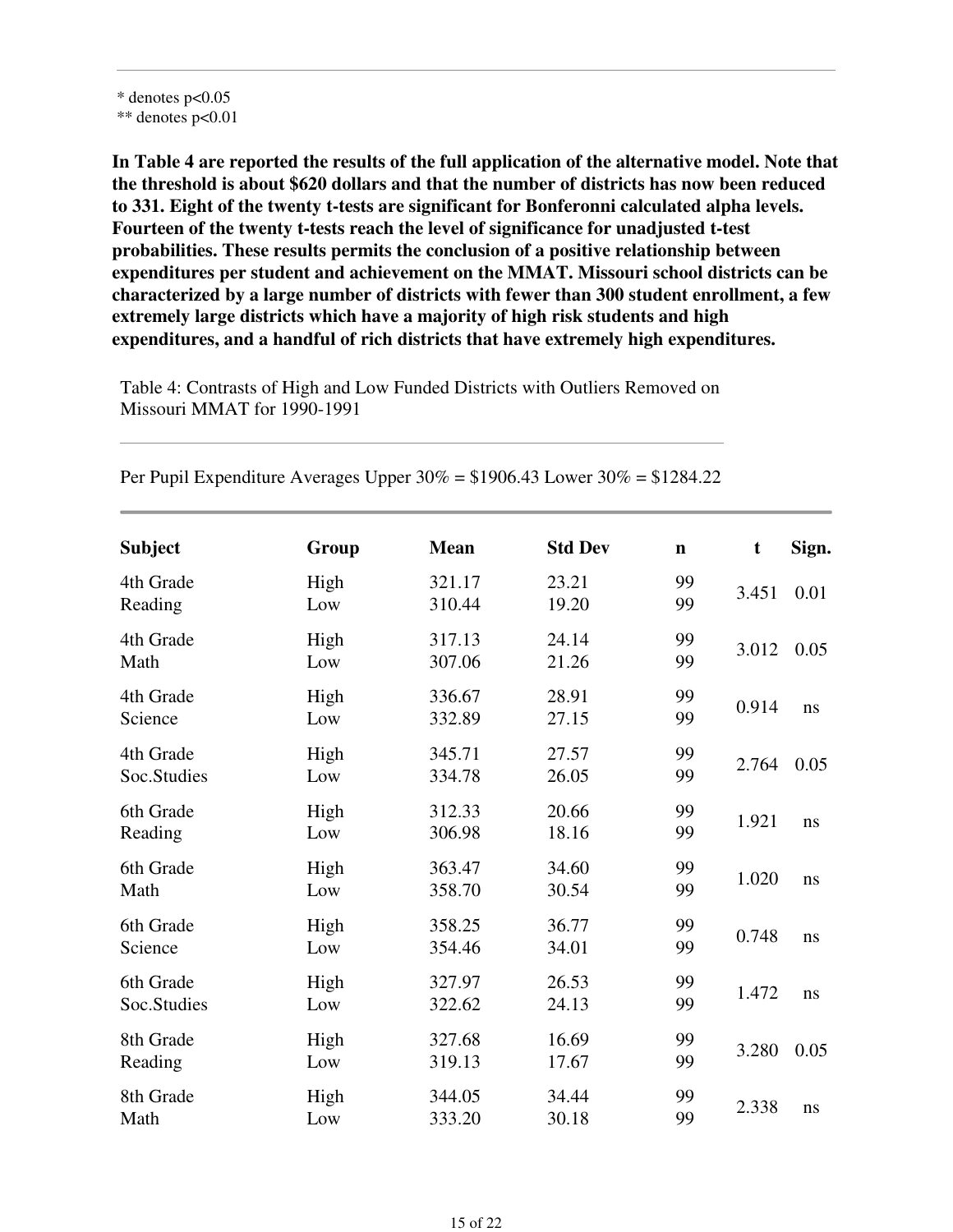| 8th Grade<br>Science      | High<br>Low | 371.37<br>359.66 | 34.25<br>32.64 | 99<br>99 | 2.544 | 0.10 |
|---------------------------|-------------|------------------|----------------|----------|-------|------|
| 8th Grade<br>Soc.Studies  | High<br>Low | 329.59<br>319.24 | 21.13<br>21.13 | 99<br>99 | 3.419 | 0.01 |
| 9th Grade<br>Reading      | High<br>Low | 293.30<br>288.01 | 17.25<br>18.21 | 81<br>81 | 2.848 | 0.05 |
| 9th Grade<br>Math         | High<br>Low | 311.95<br>300.58 | 26.83<br>23.32 | 81<br>81 | 2.808 | 0.05 |
| 9th Grade<br>Science      | High<br>Low | 366.42<br>357.01 | 28.53<br>29.60 | 81<br>81 | 2.014 | ns   |
| 9th Grade<br>Soc.Studies  | High<br>Low | 316.33<br>309.24 | 19.74<br>19.15 | 81<br>81 | 2.275 | ns   |
| 10th Grade<br>Reading     | High<br>Low | 311.73<br>308.55 | 17.13<br>17.09 | 93<br>93 | 1.263 | ns   |
| 10th Grade<br>Math        | High<br>Low | 338.46<br>332.03 | 21.65<br>19.87 | 93<br>93 | 2.089 | ns   |
| 10th Grade<br>Science     | High<br>Low | 347.79<br>345.40 | 19.55<br>23.34 | 93<br>93 | 0.755 | ns   |
| 10th Grade<br>Soc.Studies | High<br>Low | 308.67<br>306.85 | 17.31<br>18.53 | 93<br>93 | 0.689 | ns   |

**A similar sequence of analyses has been performed for data obtained for the state of Ohio. Production function analyses were performed on the number of school districts in the state and contrasted with the results of t-tests performed after a threshold had been created. This sequence comparing production functions with t-test contrasts was then repeated after outliers were removed.**

**In Table 5 are reported the nine production function analyses for Ohio. None of the nine achievement areas shows significantly non-zero correlations. In Table 6 are reported the t-test contrasts for the same nine Ohio distributions. None of the nine contrasts reach the Bonferonni significance levels.**

Table 5: Correlations Between Instructional Expenditures and Selected Variables in Ohio Database

| <b>Selected Variables</b> |          | <b>District Instructional</b><br><b>Expenditures per Student</b> |  |  |  |
|---------------------------|----------|------------------------------------------------------------------|--|--|--|
| 4th Grade Reading         | $-0.012$ | $n = 608$                                                        |  |  |  |
| 4th Grade Language Arts   | $-0.065$ | $n = 608$                                                        |  |  |  |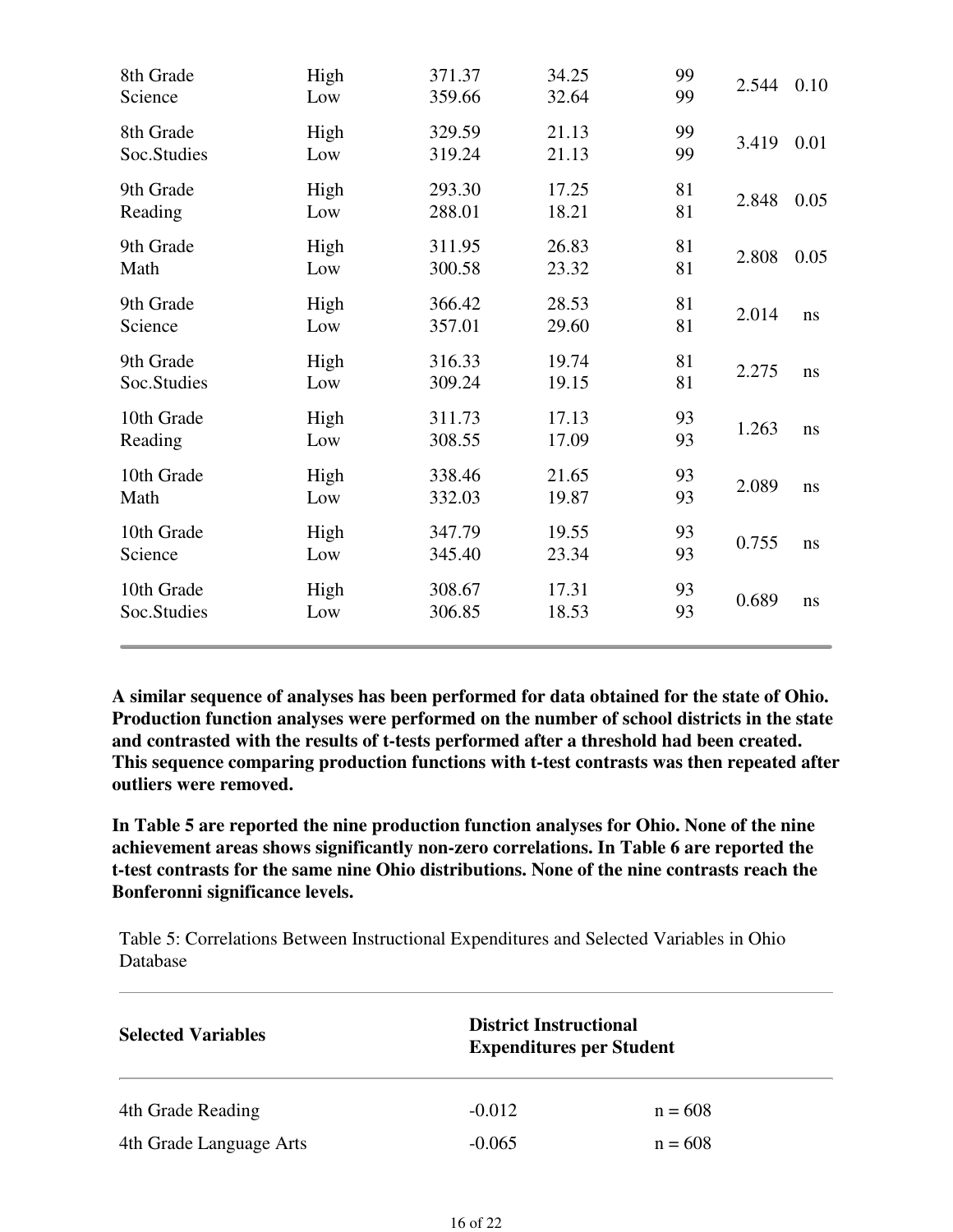| 4th Grade Mathematics   | $-0.024$ | $n = 608$ |
|-------------------------|----------|-----------|
| 6th Grade Reading       | 0.008    | $n = 608$ |
| 6th Grade Language Arts | $-0.019$ | $n = 608$ |
| 6th Grade Mathematics   | $-0.006$ | $n = 608$ |
| 8th Grade Reading       | 0.004    | $n = 608$ |
| 8th Grade Language Arts | $-0.028$ | $n = 608$ |
| 8th Grade Mathematics   | $-0.002$ | $n = 608$ |
|                         |          |           |

Table 6: Contrasts (t-tests) of School District Expenditures on Achievement Scores

| Per Pupil Expenditure Averages<br>Upper $30\%$ = \$2442.62 Lower $30\%$ = \$1578.16<br>$n = 183  n = 183$ |             |                |                         |          |       |  |
|-----------------------------------------------------------------------------------------------------------|-------------|----------------|-------------------------|----------|-------|--|
| <b>Achievement Area</b>                                                                                   | Group       | <b>Mean</b>    | <b>St</b><br><b>Dev</b> | t        | Sign. |  |
| 4th Reading                                                                                               | high<br>low | 54.95<br>54.27 | 5.93<br>5.45            | 1.133    | ns    |  |
| 6th Reading                                                                                               | high<br>low | 54.27<br>53.34 | 5.74<br>5.90            | 1.514    | ns    |  |
| 8th Reading                                                                                               | high<br>low | 54.79<br>54.07 | 5.41<br>5.36            | 1.264 ns |       |  |
| 4th Language                                                                                              | high<br>low | 53.82<br>53.18 | 6.79<br>6.29            | 0.041    | ns    |  |
| 6th Language                                                                                              | high<br>low | 53.05<br>52.36 | 6.21<br>6.30            | 1.057    | ns    |  |
| 8th Language                                                                                              | high<br>low | 53.73<br>53.30 | 6.25<br>6.23            | 0.648    | ns    |  |
| 4th Math                                                                                                  | high<br>low | 52.73<br>51.88 | 7.50<br>7.41            | 1.081    | ns    |  |
| 6th Math                                                                                                  | high<br>low | 53.46<br>52.15 | 7.03<br>7.29            | 1.740    | ns    |  |
| 8th Math                                                                                                  | high<br>low | 53.70<br>52.43 | 7.31<br>6.89            | 1.712    | ns    |  |

## **In Tables 7 and 8 are reported the same analyses after the outliers have been removed from**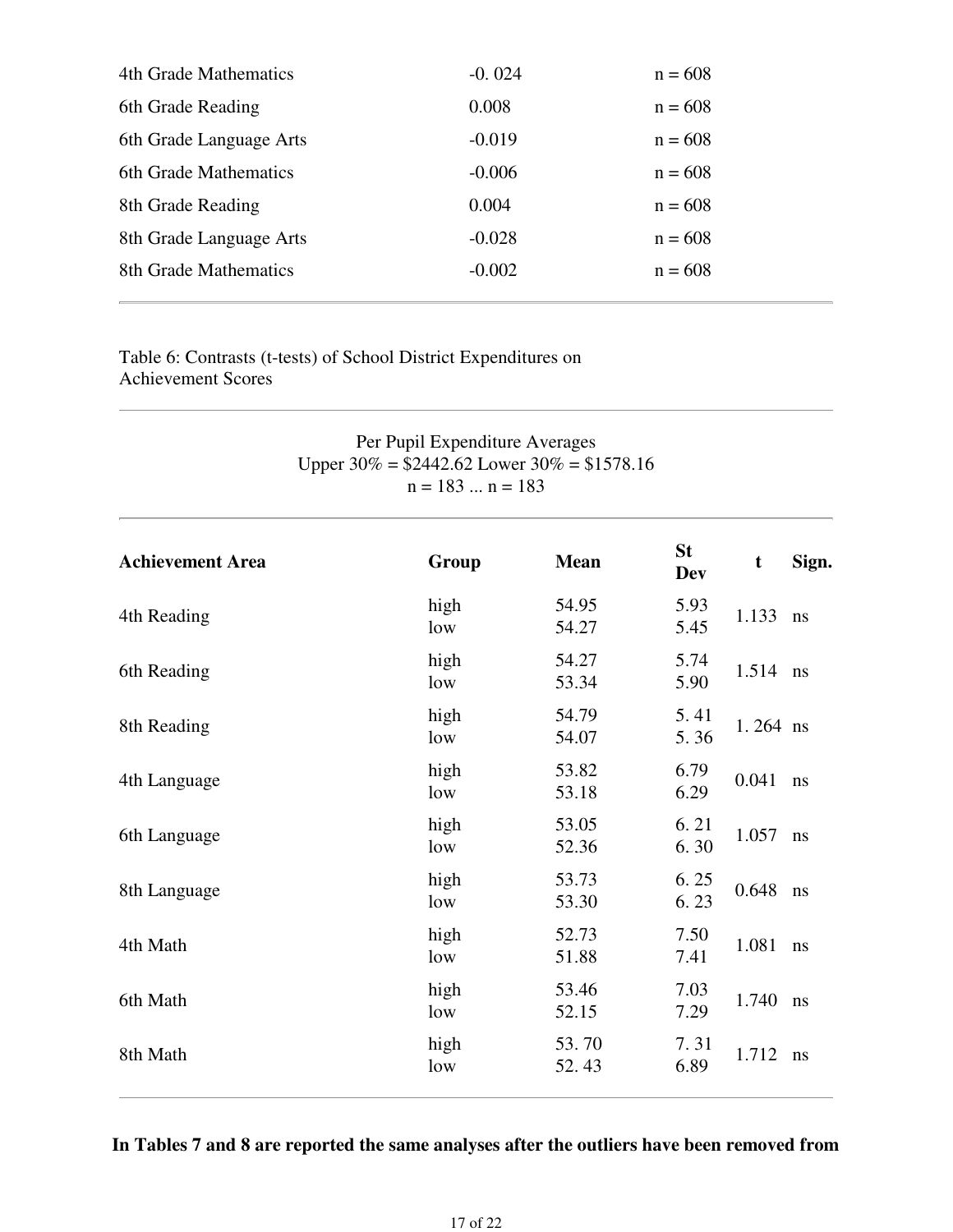#### **the achievement distributions. In Table 7 are reported the production functions.**

| <b>Selected Variables</b> | <b>District Instructional</b><br><b>Expenditures per Student</b> |           |
|---------------------------|------------------------------------------------------------------|-----------|
| 4th Grade Reading         | 0.053                                                            | $n = 458$ |
| 4th Grade Language Arts   | 0.034                                                            | $n = 458$ |
| 4th Grade Math            | 0.071                                                            | $n = 458$ |
| 6th Grade Reading         | 0.055                                                            | $n = 458$ |
| 6th Grade Language Arts   | 0.037                                                            | $n = 458$ |
| 6th Grade Math            | 0.074                                                            | $n = 458$ |
| 8th Grade Reading         | 0.072                                                            | $n = 458$ |
| 8th Grade Language Arts   | 0.024                                                            | $n = 458$ |
| 8th Grade Math            | $0.091*$                                                         | $n = 458$ |

Table 7: Correlations Between Instructional Expenditures and Selected Achievement Variables in Ohio Database with Outliers Removed 1989-1990.

 $*$  denotes p $<0.05$ 

**The nine production functions reported in Table 7 include only one non-zero correlation, for eighth grade mathematics. From these analyses one is led to conclude no relationship between instructional expenditures and achievement in Ohio. In Table 8 five of the nine t-test contrasts show positive relationships leading to the conclusion that instructional expenditures are related to achievement, demonstrating the inefficiency and inappropriateness of production function analyses.**

Table 8: Contrasts (t-tests) of School District Expenditures on Achievement Scores with Outliers Removed Ohio Database, 1989-90.

| Per Pupil Expenditure Averages<br>Upper $30\% = $2187.07$ Lower $30\% = $1544.76$<br>$n = 106$ $n = 106$ |             |                |               |       |       |  |  |
|----------------------------------------------------------------------------------------------------------|-------------|----------------|---------------|-------|-------|--|--|
| <b>Achievement Area</b>                                                                                  | Group       | <b>Mean</b>    | <b>St Dev</b> | t     | Sign. |  |  |
| 4th Reading                                                                                              | high<br>low | 55.09<br>53.64 | 6.23<br>5.44  | 1.714 | ns    |  |  |
| 6th Reading                                                                                              | high<br>low | 54.42<br>52.59 | 5.91<br>5.80  | 2.253 | 0.10  |  |  |
| 8th Reading                                                                                              | high<br>low | 55.26<br>53.25 | 5.24<br>5.52  | 2.703 | 0.05  |  |  |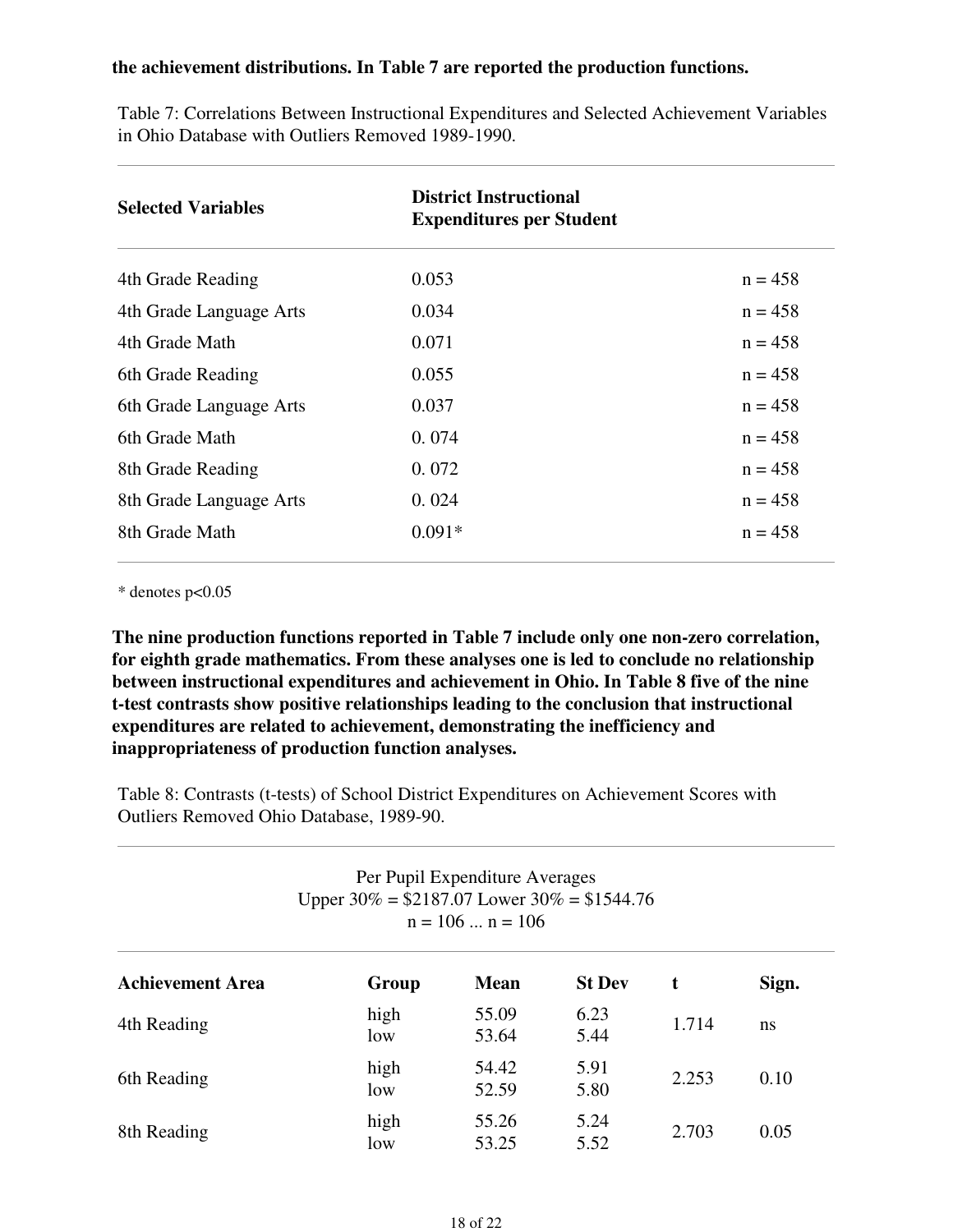| 4th Language | high<br>low | 53.84<br>52.89 | 6.91<br>6.27 | 1.042 | ns   |
|--------------|-------------|----------------|--------------|-------|------|
| 6th Language | high<br>low | 53.23<br>51.64 | 6.29<br>6.42 | 1.805 | ns   |
| 8th Language | high<br>low | 53.94<br>52.56 | 6.17<br>6.33 | 1.603 | ns   |
| 4th Math     | high<br>low | 53.44<br>51.08 | 7.85<br>7.21 | 2.258 | 0.10 |
| 6th Math     | high<br>low | 53.94<br>51.15 | 7.36<br>7.26 | 2.759 | 0.05 |
| 8th Math     | high<br>low | 54.00<br>51.49 | 7.60<br>7.18 | 2.454 | 0.10 |
|              |             |                |              |       |      |

#### **Conclusion**

**Production function analyses have been used to assist policy deliberations concerning educational funding equity. These analyses are based on correlational methods which can be misleading in the investigation the relationship between student achievement and instructional expenditures. The correlation process fails to create a threshold of dollars needed to demonstrate differences in achievement. An alternate method has been developed for the investigation of the relationship. This method is based on creating homogeneous subgroups of districts which are then ordered by expenditures per student. The achievement mean for the group created by the highest funded 30% of the districts is compared to the mean for the group created by the lowest funded 30% of the districts using a t-test. This method was used to demonstrate relationships missed by production function analyses in two states.**

#### **References**

**Baker, Keith, "Yes, Throw Money at Schools." Phi Delta Kappan, April, 1991, 72(8), page 4-6.**

**Bridge, G.R., C.M. Judd, and P.R. Moock, The determinants of educational outcomes: The impact of families, peers, teachers, and schools, Cambridge, Mass., Ballinger Publishers, 1979.**

**Burstein, Leigh, "Issues in the Aggregation of Data," in Berliner, David, (ed), Review of research in education, Vol. 8, Washington, D. C., American Education Research Association, 1980, pp 158-63.**

**Coleman et al, Equality of educational opportunity, Washington, D. C., Government Printing Office, 1966.**

**Glass, G. V. and M. L. Smith, "Meta-analysis of Research on Class Size and Achievement," Education Evaluation and Policy Analysis, 1979, I(1), pp. 2-16.**

**Hanushek, Eric A., "Conceptual and Empirical Issues in the Estimation of Educational Production Functions," The Journal of Human Resources, Summer, 1979, 14(3), pp.**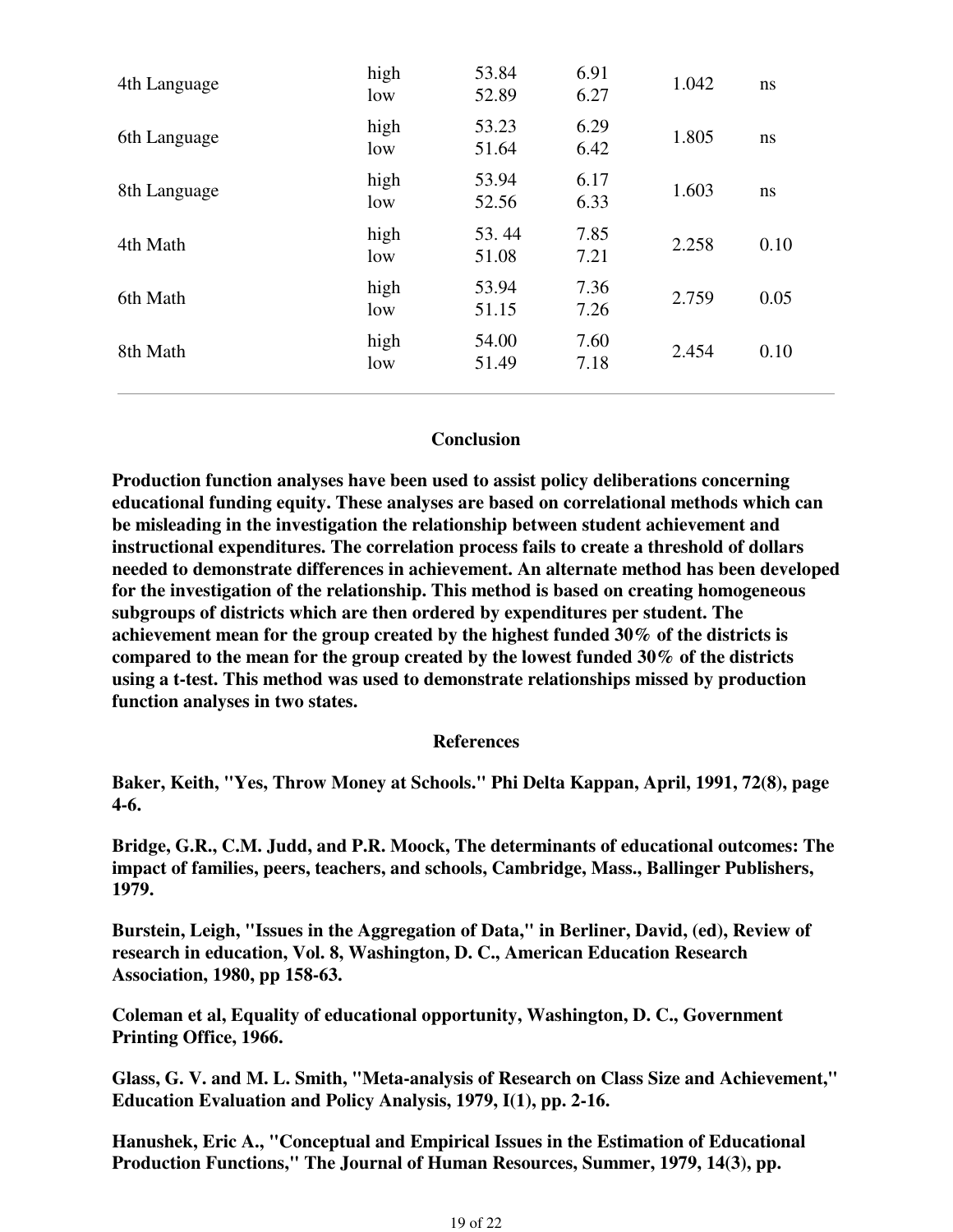**351-88.**

**Hanushek, Eric A., "Throwing Money at Schools," Journal of Policy Analysis and Management, Fall, 1981, I(1), pp. 19-41.**

**Hanushek, Eric A., "The Economics of Schooling: Production and Efficiency in Public Schools," Journal of Economic Literature, September, 1986, XXIV, pp. 1141-1177.**

**Hanushek, Eric A., "The Impact of Differential Expenditures on School Performance," Educational Researcher, May, 1989, 18(4), pp. 45-51.**

**Hanushek, Eric A., "When School Finance "Reform" May Not Be Good Policy," Harvard Journal on Legislation, Summer, 1991, 28(2), pp. 423-456.**

**Hughes, Mary F., "Review of the Literature: Education Production- Function Studies and Eric A. Hanushek," fugitive document, West Virginia Education Fund, Charleston, West Virginia, 1992.**

**Monk, David H., "Education Productivity Research: An Update and Assessment of its Role in Education Finance Reform." Educational Evaluation and Policy Analysis, Winter, 1992, 14(4), pp 307-332.**

**Murname, Richard, Impact of School Resources on the Learning of Inner City Children. Ballinger, Cambridge, MA, 1975.**

**Pedhazur, Ezekiel, Multiple Regression in Behavioral Research. Holt, Rinehart and Winston, New York, 1982.**

**Raymond, Richard, "Determinants of the Quality of Primary and Secondary Public Education in West Virginia." Journal of Human Resources, Fall, 1968, 3(4), pp. 450-470.**

**Schaeffer, Richard L., W. Mendenhall, and L. Ott. Elementary Survey Sampling. Duxbury Press, Boston, MA, 1986.**

**Spencer, Bruce D. and David E. Wiley, "The Sense and Nonsense of School Effectiveness," Journal of Policy Analysis and Management. Fall, 1981, pp. 43-52.**

**Walberg, H. J., and W. J. Fowler, Jr., "Expenditure and Size Efficiencies of Public School Districts." apparantly prepared for the New Jersey hearing, ERIC ED 274 471, RC 015 786, 1989.**

**Walberg, H. J., "Educational Productivity: Theory, Evidence, and Prospects" Australian Journel of Education, 26(2), 1982, pp. 115-122.**

**Walberg, H. J., D. L. Harnisch, and S. L. Tsai, "Elementary School Mathematics Productivity in Twelve Countries." British Educational Research Journal, 12(3), 1986, pp. 237-248.**

**Walberg, H. J., "Improving the Productivity of America's Schools." Educational Leadership, May, 1984, 41(8), pp. 19-27.**

**Walberg, H. J., and K. Marjoribanks, "Family Environment and Cognitive Development: Twelve Analytic Models." Review of Educational Research, 46(4), 1976, pp. 527-550.**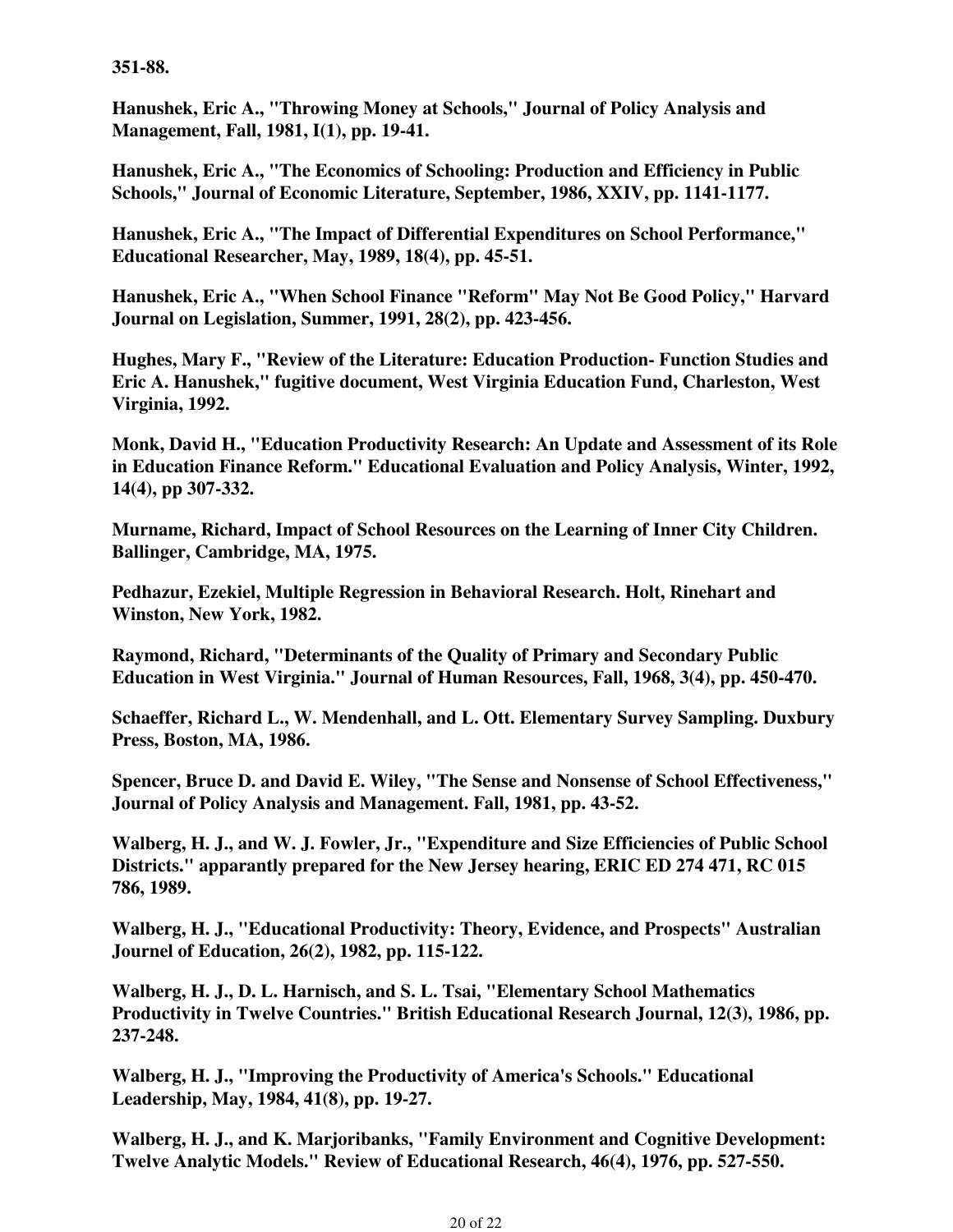**Copyright 1993 by the** *Education Policy Analysis Archives*

*EPAA* **can be accessed either by visiting one of its several archived forms or by subscribing to the LISTSERV known as EPAA at LISTSERV@asu.edu. (To subscribe, send an email letter to LISTSERV@asu.edu whose sole contents are SUB EPAA your-name.) As articles are published by the** *Archives***, they are sent immediately to the EPAA subscribers and simultaneously archived in three forms. Articles are archived on** *EPAA* **as individual files under the name of the author and the Volume and article number. For example, the article by Stephen Kemmis in Volume 1, Number 1 of the** *Archives* **can be retrieved by sending an e-mail letter to LISTSERV@asu.edu and making the single line in the letter read GET KEMMIS V1N1 F=MAIL. For a table of contents of the entire ARCHIVES, send the following e-mail message to LISTSERV@asu.edu: INDEX EPAA F=MAIL, that is, send an e-mail letter and make its single line read INDEX EPAA F=MAIL.**

**The World Wide Web address for the** *Education Policy Analysis Archives* **is http://olam.ed.asu.edu/epaa**

*Education Policy Analysis Archives* **are "gophered" at olam.ed.asu.edu**

**To receive a publication guide for submitting articles, see the** *EPAA* **World Wide Web site or send an e-mail letter to LISTSERV@asu.edu and include the single line GET EPAA PUBGUIDE F=MAIL. It will be sent to you by return e-mail. General questions about appropriateness of topics or particular articles may be addressed to the Editor, Gene V Glass, Glass@asu.edu or reach him at College of Education, Arizona State University, Tempe, AZ 85287-2411. (602-965-2692)**

#### **Editorial Board**

| John Covaleskie<br><b>Syracuse University</b>                            | <b>Andrew Coulson</b>                        |
|--------------------------------------------------------------------------|----------------------------------------------|
| <b>Alan Davis</b>                                                        | Mark E. Fetler                               |
| University of Colorado--Denver                                           | mfetter@ctc.ca.gov                           |
| Thomas F. Green<br><b>Syracuse University</b><br>tfgreen@mailbox.syr.edu | Alison I. Griffith<br>agriffith@edu.yorku.ca |
| Arlen Gullickson                                                         | Ernest R. House                              |
| gullickson@gw.wmich.edu                                                  | ernie.house@colorado.edu                     |
| Aimee Howley                                                             | Craig B. Howley                              |
| ess016@marshall.wynet.edu                                                | u56e3@wynym.bitnet                           |
| William Hunter                                                           | Richard M. Jaeger                            |
| hunter@acs.ucalgary.ca                                                   | rmjaeger@iris.uncg.edu                       |
| Benjamin Levin                                                           | Thomas Mauhs- Pugh                           |
| levin@ccu.umanitoba.ca                                                   | thomas.mauhs-pugh@dartmouth.edu              |
| Dewayne Matthews                                                         | Mary P. McKeown                              |
| dm@wiche.edu                                                             | iadmpm@asuvm.inre.asu.edu                    |
| Les McLean                                                               | Susan Bobbitt Nolen                          |
| lmclean@oise.on.ca                                                       | sunolen@u.washington.edu                     |